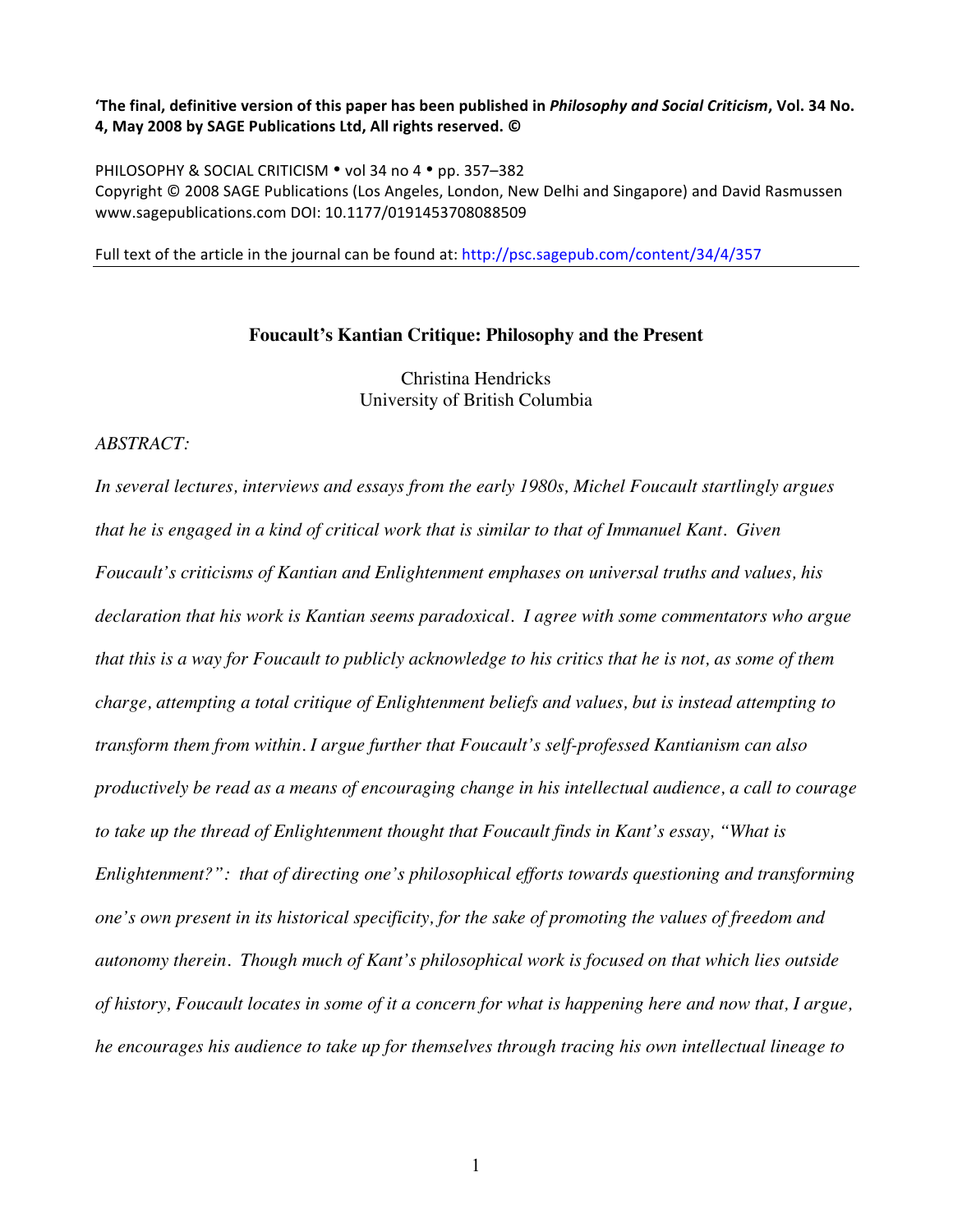*Kant. In so doing, he encourages contemporary philosophers to consider the value and effects of their work on the present social and political contexts in which they live.*

## *KEYWORDS: Foucault, Kant, Enlightenment, intellectuals*

According to James Schmidt and Thomas E. Wartenberg, in a 1983 lecture<sup>1</sup> Michel Foucault provides an 'uncharacteristically straightforward declaration of his own allegiances,' made more striking because he traces his intellectual lineage back to Kant (Schmidt and Wartenberg 1994, 284). Since Foucault spent so much of his career 'showing that every alleged victory of enlightenment marked the triumph of a new and insidious form of domination' many will likely wonder: 'Foucault .  $\ldots$  a Kantian?  $\ldots$  Who, one might reasonably ask, is kidding whom?' (284).<sup>2</sup>

Numerous commentators have puzzled over Foucault's claims to Kantian affiliation in his late essays, lectures, and interviews,<sup>3</sup> some of them concluding that Foucault has simply contradicted himself in one or more ways. Jürgen Habermas argues that Foucault's later return to Kant, after his vehement criticisms of Kant in previous writings, is a manifestation of the need for a normative framework that his work undermines. According to Habermas, Foucault's critiques call for normative grounds to show why certain discourses, practices and relations of power are problematic and should be resisted; yet this critical work itself denies the possibility of such grounds. Foucauldian critique 'sees itself compelled to a relativist self-denial and [thus] can give no account of the normative foundations of its own rhetoric' (Habermas 1987, 294). For Habermas, Foucault's only response to why it would be important to 'muster any resistance' against dominating power is to appeal to 'familiar determinations from the normativistic language games that he has explicitly rejected' (284). Foucault's self-affiliation with Kant is a symptom of the fundamental incoherence of Foucauldian critique: it requires normative standards while rejecting their possibility, and reverts to implicit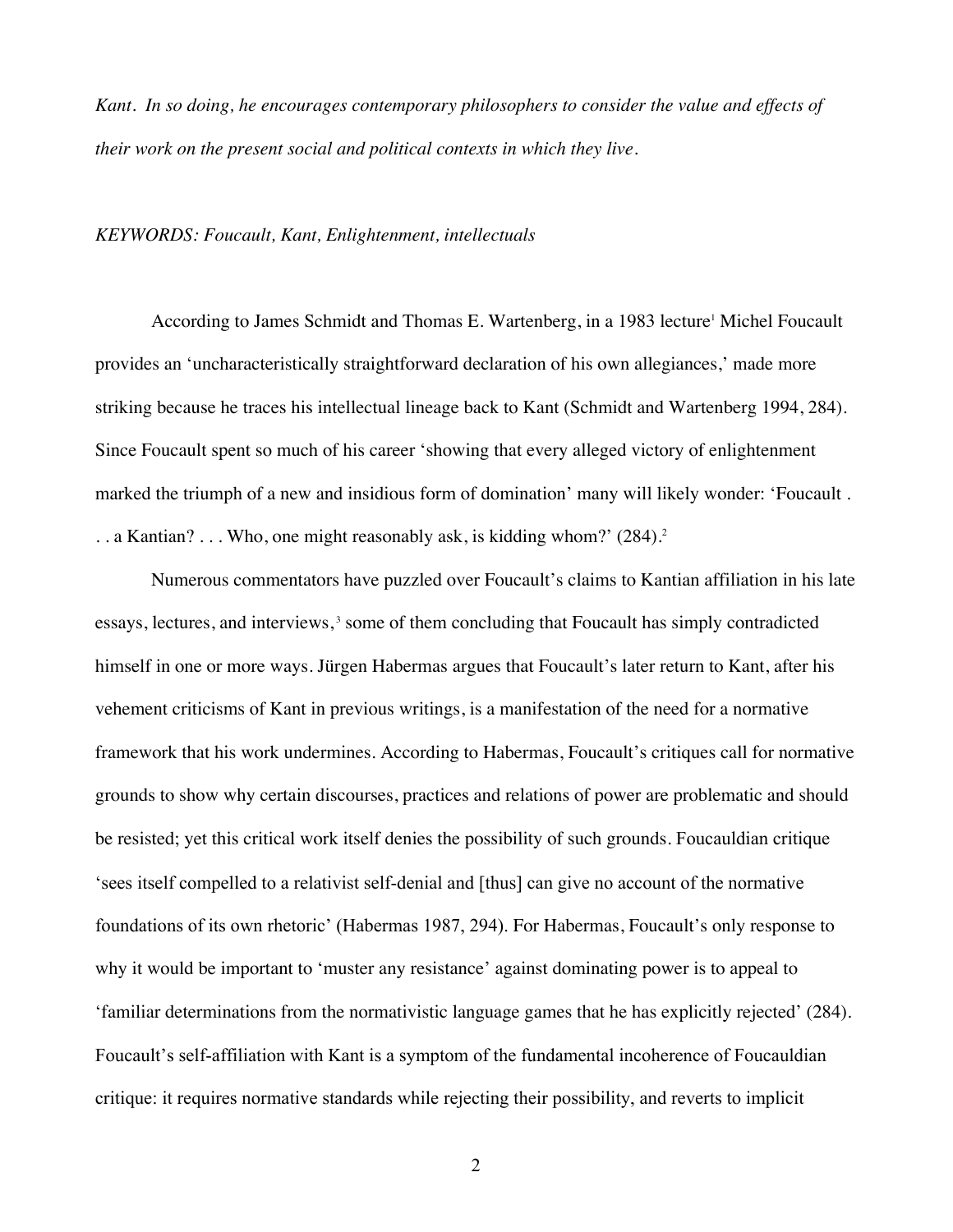appeals to values grounded in the 'philosophical discourse of modernity' that it rejects (Habermas 1989, 179).<sup>4</sup>

Nancy Fraser makes a similar charge against Foucault, arguing that he seems inadvertently caught in Kantian values that he also criticizes. In pointing to the 'dangers' of 'disciplinary' practices of power, according to Fraser, Foucault often appeals (overtly or implicitly) to values that sound very much like the freedom and autonomy championed by Enlightenment thinkers: 'if one considers the disciplinary, or carceral, society described in *Discipline and Punish*,' and asks 'what exactly is wrong with that society, Kantian notions leap immediately to mind' (1989, 30). In the absence of any alternative normative framework, Fraser argues, Foucault appears to be 'presupposing the very liberal norms he criticizes,' and if this is the case he is 'caught in an outright contradiction' (30).<sup>5</sup>

Other commentators maintain that Foucault's return to Kant in his late work is neither contradictory nor best characterized as a 'return.' Schmidt and Wartenberg argue that Foucault never tried to nor wanted to break entirely from Kantian thought, that Foucault's 'interest in Kant spanned his career,' and his 'stance toward the enlightenment remained a good deal more nuanced and complex than his critics would lead us to believe' (1994, 303). Amy Allen, borrowing a phrase Thomas McCarthy has used to describe Habermas' social theory, argues that 'Foucault, like Habermas, offers us a continuation-through-transformation of the Kantian critical project' (2003, 183). Rather than rejecting Kantian philosophical critique in his early work and then claiming later that his own form of critique is Kantian, 'Foucault's stance toward Kant in his early work<sup>7</sup> was never as rejectionist as has been supposed' (183). According to Allen, Foucault didn't attempt to reject a Kantian philosophical approach entirely, only to find later that he was unable to do so; instead, he engaged in a sustained and consistent project of transforming certain aspects of the Enlightenment tradition and Kantian critique from within. Foucault undertakes an 'immanent rather than a total critique of modernity' in his early criticisms of Kant, Allen argues (190), by engaging in a kind of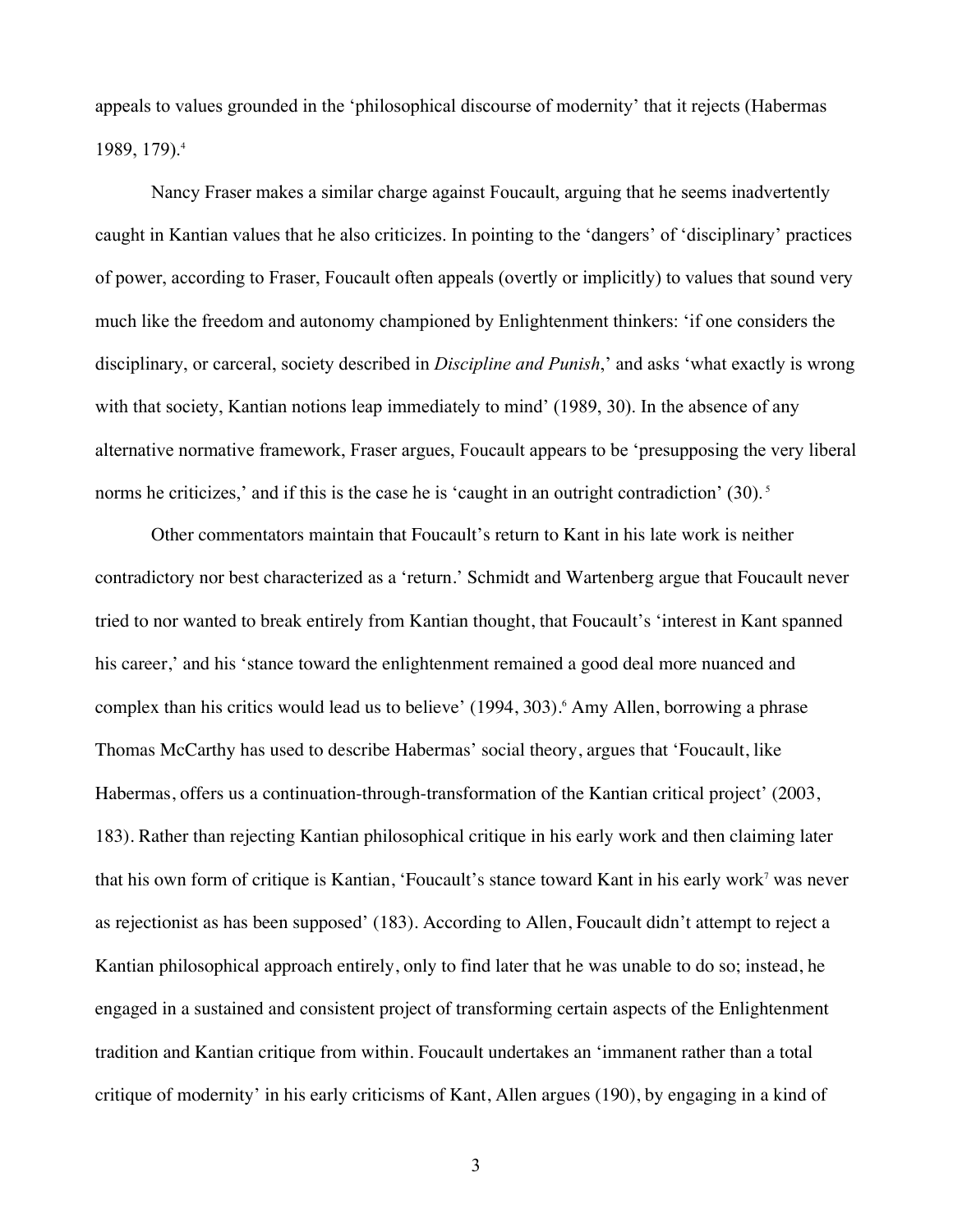Kantian critique of Kantian critique: he investigates 'the limits and conditions of possibility' of that which Kant took as a starting point for his own critique, namely the transcendental subject (192). Foucault argues that the modern subject --- and thus the Kantian critique which starts from it --- are grounded in contingent historical conditions, revealing thereby the potential for their transformation. Yet, according to Allen, Foucault's conclusions are still arrived at 'by a distinctively Kantian move' (192).

Daniel Touey also argues that Foucault attempts to formulate a mode of critique that is Kantian in the sense that it examines the limits and conditions of possibility of topics such as knowledge and subjectivity (1998, 98). Foucault and Kant were both concerned with the question, 'How is it possible that I do the things that I do, the way that I do them? What accounts for it?'; though of course they differed widely in how they answered (98). According to Touey, Foucault was engaged throughout his career with 'recovering the critical standpoint, after the normative supports of Enlightenment thinking have been taken away,' and this concern became a 'central theme' towards the end of his life, including in his later writings about Kant (85). He was trying to do a kind of Kantian critique without Kantian foundations. Foucauldian critique rests on grounds that are specific to the historical situation in which it takes place, a framework of 'relative stabilities' that are continually 'shifting' (96). Touey, like Allen, argues that Foucualt takes a critical stance on present conditions and practices from an immanent position within them: 'Criticism, Foucault (indirectly) teaches us, is always reflexive; always drawing on those very institutionalized practices that it is subjecting to critique' (97).<sup>8</sup>

It is perhaps this reflexivity of Foucault's critique that leads some to charge him with selfcontradiction. Foucault reports a kind of 'blackmail' on the part of some critics: 'you either accept the Enlightenment and remain within the tradition of its rationalism . . . ; or else you criticize the Enlightenment and then try to escape from its principles of rationality' (Foucault 1997b, 120). Touey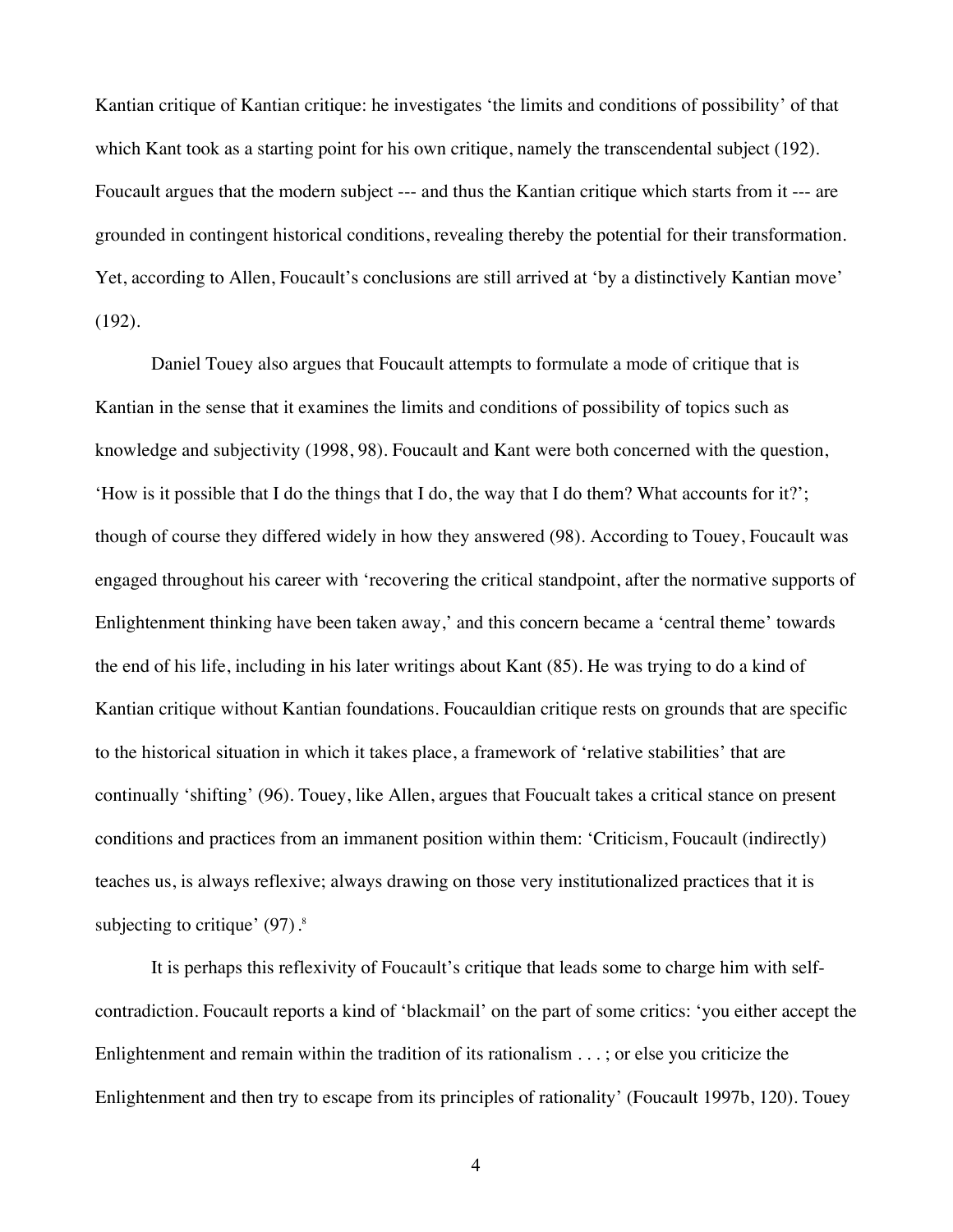suggests that in claiming Kant as his intellectual forefather, Foucault presented to such critics 'an apology in the best Socratic sense: an argument . . . that his life's work was not meant to destroy the critical tradition handed down by the Enlightenment but to reinterpret it in contemporary terms' (1998, 88).<sup>9</sup> I find this reading compelling, in that in his later work on Kant Foucault does seem to be largely addressing his critics, and situating his work within the landscape of modern philosophy by pointing to his own affiliations therein. But I think there is more going on in his 'apology' than a defense against critics: just as Socrates was also calling for change in his audience, trying to get the Athenians to see the need to think and act differently, so too there is reason to read Foucault's later work on Kant as a call for change in his audience of scholarly peers.

Touey does not emphasize this aspect of "Foucault's Apology" (the title of his article), but I believe it is an important part of understanding why Foucault took such pains to connect his own work with Kantian critique. I agree with Allen's and Touey's arguments that such a connection can legitimately be made. My argument focuses primarily on what it means for Foucault to insist on his philosophical affiliation with Kant, on what this *does*. I want to take this part of the notion of an apology further than Touey did, and consider how Foucault may have been using his linkage to Kant to encourage other theorists to rethink the role of philosophy and the philosopher to the historicallyconditioned present. I argue that we can read Foucault's self-professed Kantianism as a call for modern philosophers to pay more attention to what philosophical work can do in the present in which it takes place. It can be understood as an encouragement to consider the impact and import of philosophy on the here and now.

# **Foucault, a Kantian?**

In an essay entitled "What is Enlightenment?" Foucault responds to the 'blackmail' that he must either remain in the Enlightenment tradition or escape from it: 'We have to move beyond the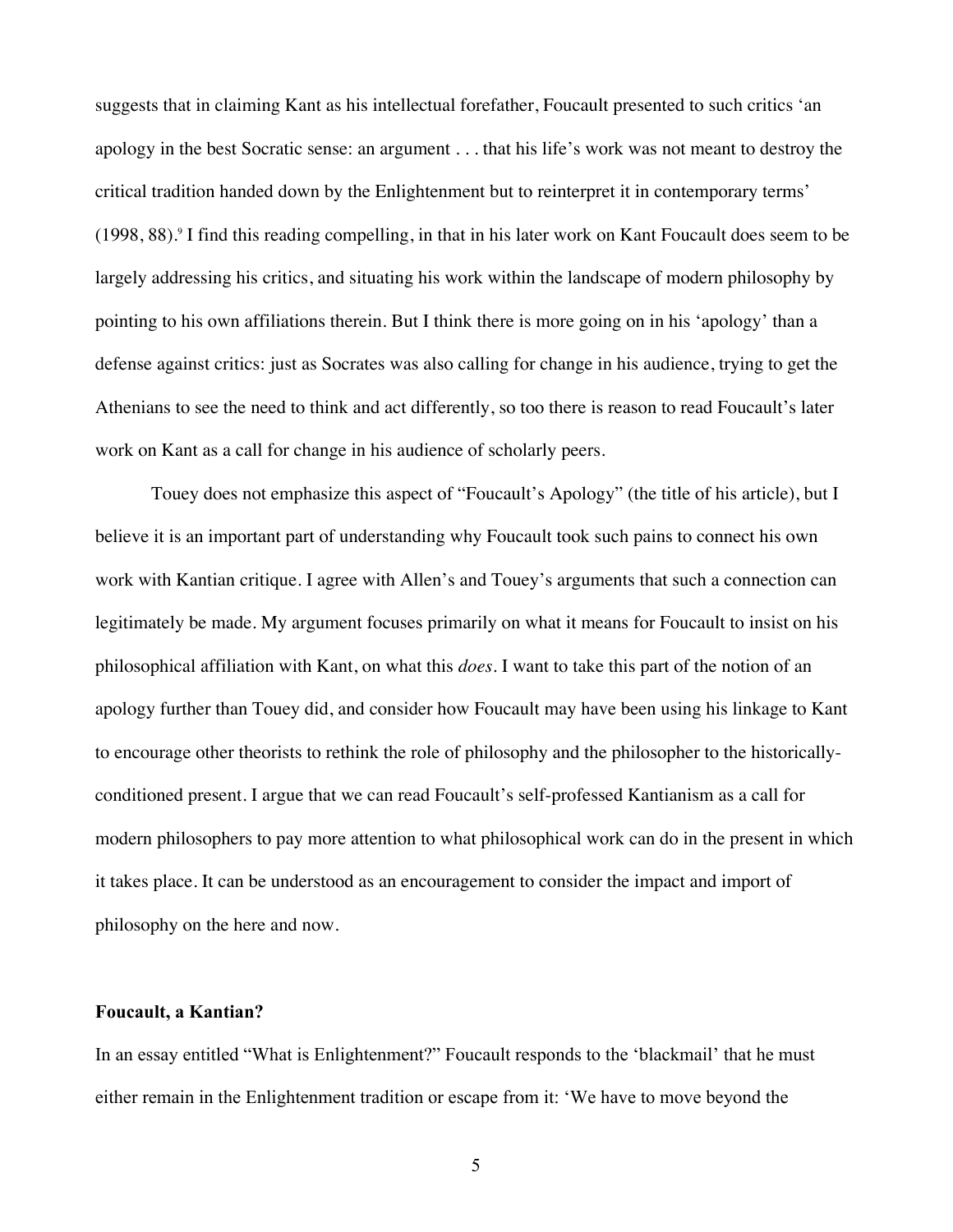inside/outside alternative, we have to be at the frontiers. Criticism . . . consists of analyzing and reflecting upon limits' (1997b, 124). I agree with Touey and Allen that Foucault engages in immanent critique of certain aspects of Enlightenment thought, and he here discusses how such critique can be undertaken. Reflecting on the beliefs, values, practices, and methods that enjoy currency in the time and place in which the critic is located, focusing on those places where limits appear, the critic can consider whether those limits that seem necessary or universal might be instead grounded in the historical, the contingent: 'in what is given to us as universal, necessary, obligatory, what place is occupied by whatever is singular, contingent, and the product of arbitrary constraints?' (124--125). Foucault claims that this project is connected to Kantian critique, in that criticism in general has to do with analyzing limits, and while Kant's concern in his *Critiques* was to find those limits that are necessary, that 'knowledge has to renounce transgressing' (124), critique today should be a practical one 'that takes the form of a possible transgression' (125). Instead of cutting himself off from Kantian critique through this significant change to it, Foucault is so intent on finding a way to link his work to that of Kant that he works hard to locate in the latter an example of the kind of critique he is himself engaging in, the kind that promotes transgression. The reading he gives of Kant in this regard is at times questionable, and certainly unorthodox; yet the repeated and difficult effort he makes to show that Kant himself engaged in transgressive critique indicates that Foucault thought it an important endeavour to affiliate his work with Kant's. Considering the nature of the transgressive critique that Foucault claims forges this link can help elucidate what he may have been trying to *do* by explicitly claiming himself an intellectual descendent of Kant.

In the first lecture of his course at the Collège de France in 1983, Foucault claims that Kant founded 'the two great critical traditions which divide modern philosophy' (Foucault 1997c, 99). The first Foucault labels an 'analytic of truth': 'in his great critical work, Kant posited and founded this tradition of philosophy that asks the question of the conditions under which true knowledge is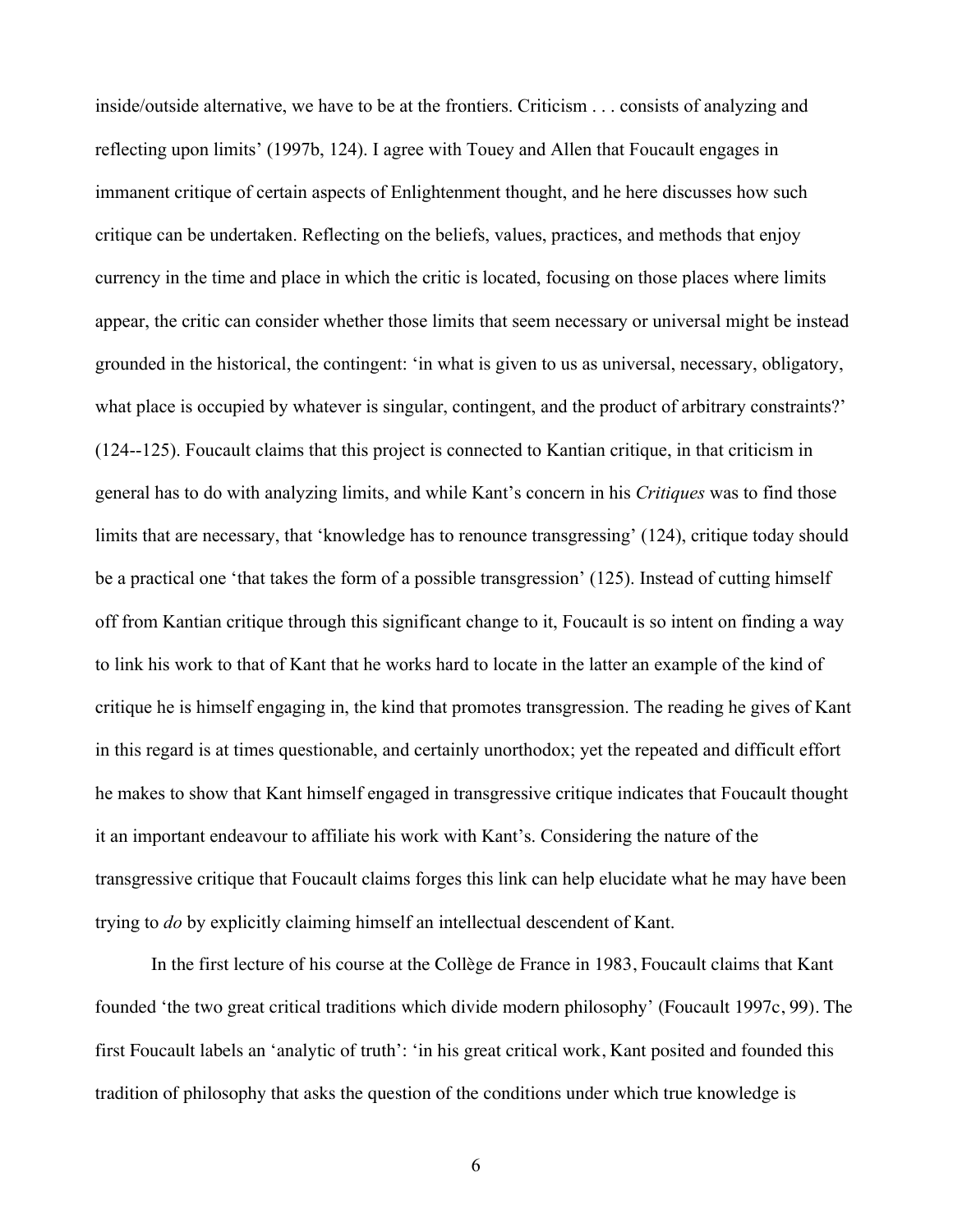possible' (99). The 'analytic of truth' is transcendental in that it 'seek[s] to identify the universal structures of all knowledge or of all possible moral action' (Foucault 1997b, 125). Foucault calls the second critical tradition founded by Kant an 'ontology of ourselves,' or an 'ontology of the present' (Foucault 1997c, 100). This is the transgressive form of critique that asks about possible transformations within the present, by 'separat[ing] out, from the contingency that has made us what we are, the possibility of no longer being, doing, or thinking what we are, do, or think' (Foucault 1997b, 125). Whereas the first kind of critique works to establish universal limits to knowledge and ethical action, the second reveals the possibility of transgressing limits by determining what in them may be historically contingent.

While critique as 'analytic of truth' is easy to recognize in Kant's work, $10$  the 'ontology of ourselves' is more difficult to locate therein. According to Foucault, it is most clearly shown in Kant's essay "*Was ist Aufklärung?*" This text began a new trend in modern philosophy, Foucault argues: 'For the first time' (1997c, 86), one finds a philosopher considering, as a philosophical problem, the present and his/her own role as a philosopher therein, asking, 'What is my actuality? What is the meaning of this actuality? And what am I doing when I speak about this actuality?' (87). According to Hubert Dreyfus and Paul Rabinow, Foucault sees in this essay by Kant 'a philosopher qua philosopher realizing for the first time that his thinking arises out of and is an attempt to respond to his historical situation' (1986, 111).<sup>11</sup> The philosopher here considers a current concern on which philosophical thought could have an impact, and focuses on what such thought can *do* in the present, what 'mode of action ... it is capable of exerting' (Foucault 1997c, 87). Philosophical critique of this form is concerned with its own potentiality as *practice*, with its efficacy affecting what is happening here and now.

Foucault argues that this kind of critique is driven by a particular 'attitude' or 'ethos' towards the present that he claims characterizes modernity. This attitude involves a critique of the present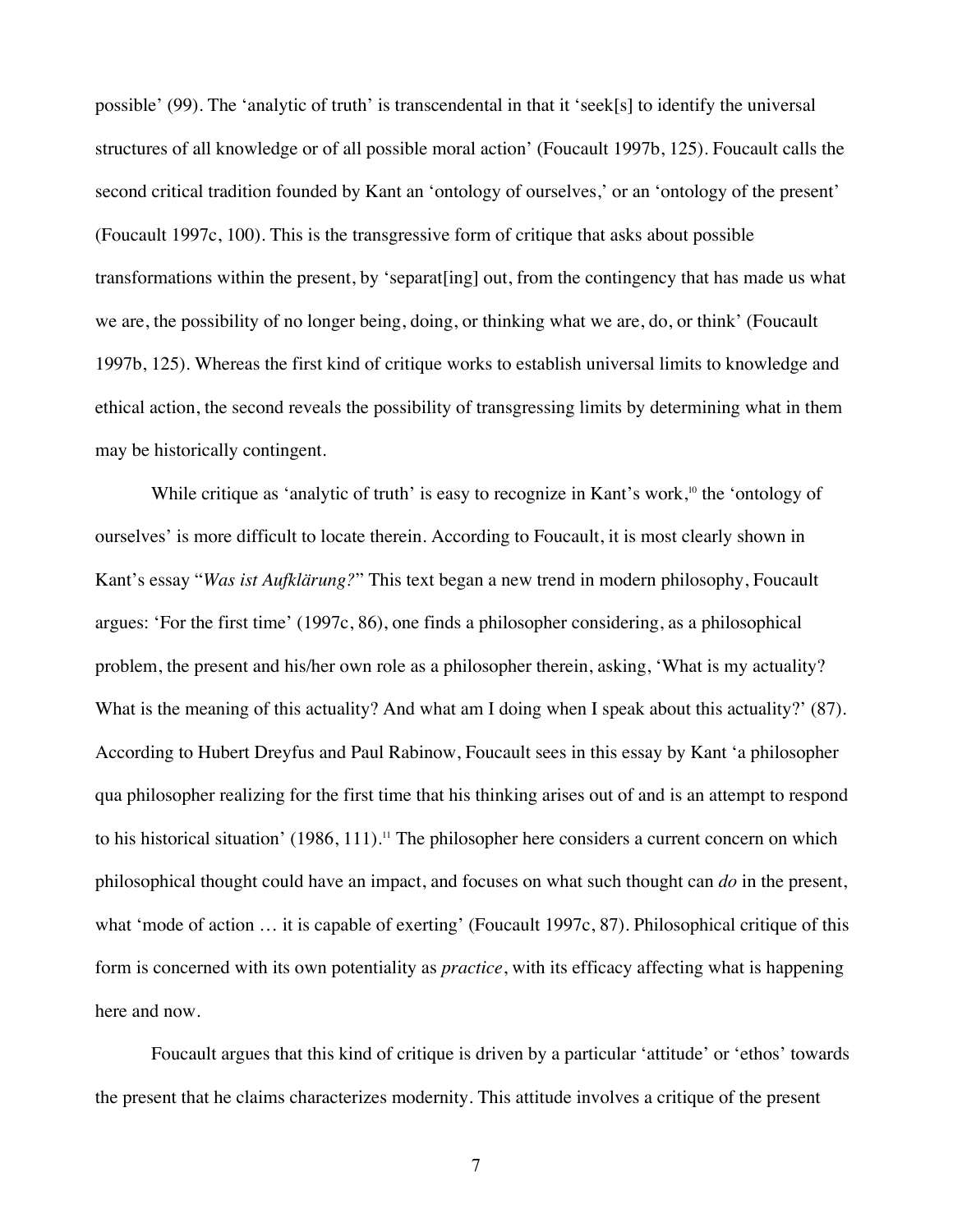undertaken from a position within it, 'a mode of relating to contemporary reality' that both 'marks a relation of belonging and presents itself as a task' (Foucault 1997b, 113); it is a critique of the present taken up from a position within it. The 'attitude of modernity' values the present, but also has 'a desperate eagerness to imagine it, to imagine it otherwise than it is, and to transform it not by destroying it but by grasping it in what it is' (117). The critic with this kind of ethos finds something in the present to which s/he appeals in a way that encourages change in the present, not by negating the present, trying to stand outside of it entirely, but by both 'grasping it in what it is' and altering it at the same time. Such a critic engages in 'the practice of a liberty that simultaneously respects [the reality of the present] and violates it' (117). Foucault locates this kind of ethos not only in Kant's essay on enlightenment, but also more directly in Baudelaire's view of modernity in art. The modern artist finds something in the present that s/he 'heroizes,' not to try to 'maintain or perpetuate' the present (115), but for the sake of transformation. This can be achieved in theoretical work, as noted above, by paying attention to limits experienced in the present and determining the level of their dependence on historical contingencies. Indeed, historical analysis can itself be a practice of and incitement to transgression, insofar as it reveals contingency in what may previously have been thought necessary.

According to Foucault, Kant's essay on enlightenment exhibits the character of transgressive critique as 'ontology of the present' in that it presents enlightenment as both an 'ongoing process' as well as 'a task and an obligation' (Foucault 1997b, 106). Kant pays attention to what is already happening in his present, and gives a call to action to individuals and states to initiate change to further the process. This essay exhibits an attitude of critique in that it operates as 'an act of defiance, as a challenge' to the ways people are being governed at the present time (Foucault 1997a, 28). It depicts enlightenment as an 'exit' or a 'way out' (Foucault 1997b, 104) of the 'immaturity' of being unable to 'use one's understanding without guidance from another' (Kant 1983a, 41). Foucault notes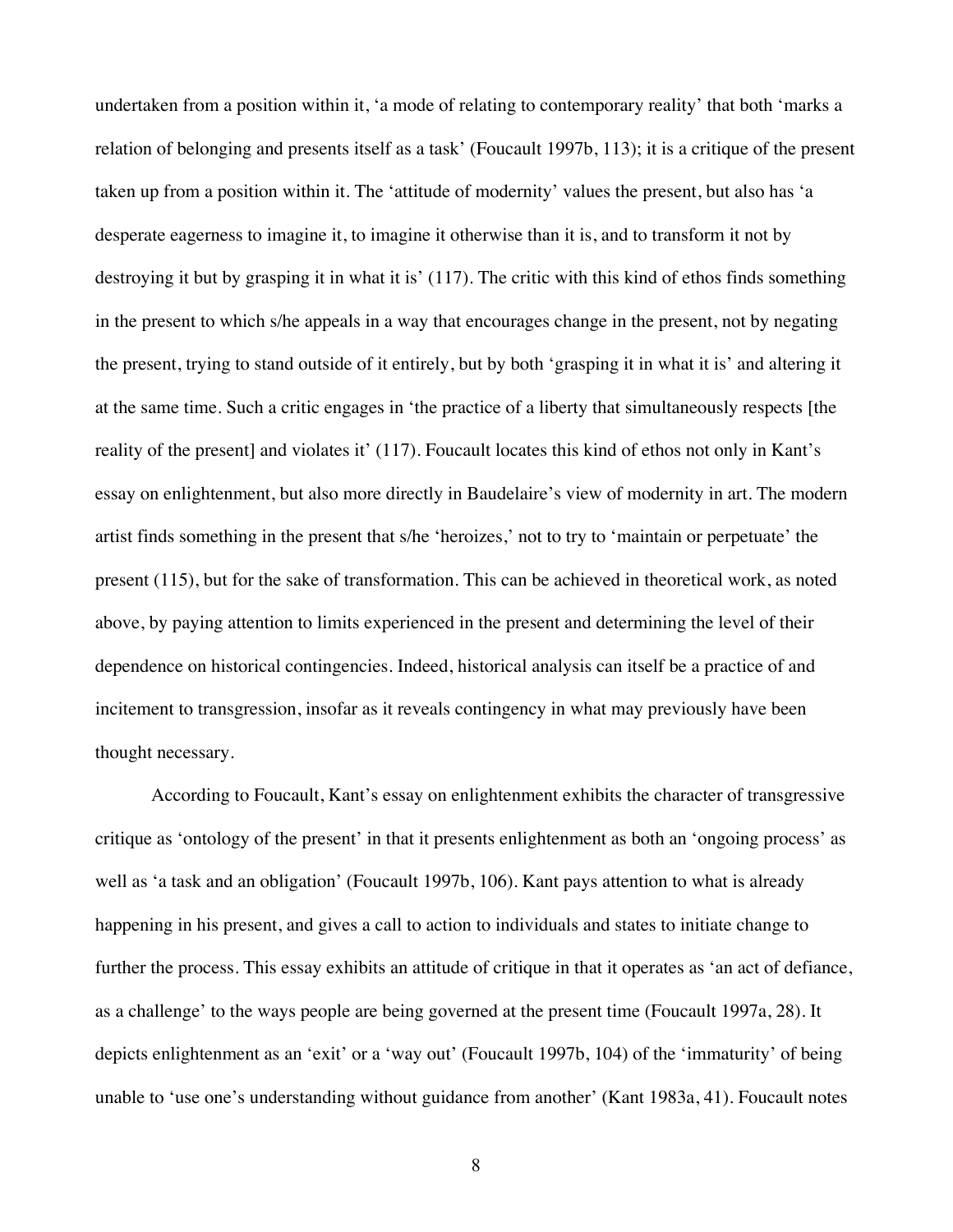that Kant provides a kind of command to his audience to muster the courage to transform the present by pulling themselves out of their 'self-imposed' immaturity: '"Have courage to use your own understanding!"" (Kant 1983a, 41).<sup>12</sup> Kant also calls for political reform in this essay, encouraging leaders of states to facilitate the public's emergence from their immaturity by opening up the public sphere as a place where people can freely use their own reason to discuss and debate in public forums (44--46).13 Kant promotes change by showing that current limits on autonomous uses of reason are contingent and malleable: the public is largely immature because of individual attitudes and social/political practices that are by no means necessary and inevitable. That people do not think for themselves is due, not to their inability to do so, but to 'laziness and cowardice,' 'lack of resolve and courage'; and these have been exacerbated by the fact that the 'guardians who have so benevolently taken over the supervision of men' have been sure to 'show them the danger that threatens them, should they attempt to walk alone' --- a danger that is 'not actually so great' as it is made out to appear, according to Kant (41). As Foucault interprets it, in this essay Kant practices critique as an ontology of ourselves --- he finds a current concern that calls for philosophical thought and argument, and issues a call for change by revealing some limits as contingent and in need of transformation.

According to Foucault, Kant also locates within his present a means to help him encourage others to engage in this change: he notes that there is already in existence an enthusiasm for individual freedom, autonomy, and political revolution amongst much of the contemporary public (at least that part with which he was familiar, namely Europe), and he appeals to this to encourage enlightenment as a release from immaturity. Kant analyzes the present as part of a teleological process in which humankind moves towards greater enlightenment, culminating in the establishment of 'a universal civil society administered in accord with the right' that allows for the greatest freedom of each member possible within the context of equal freedom for all (Kant 1983b, 33). For Kant we are driven towards this goal, Foucault argues, by a desire and enthusiasm for individual autonomy,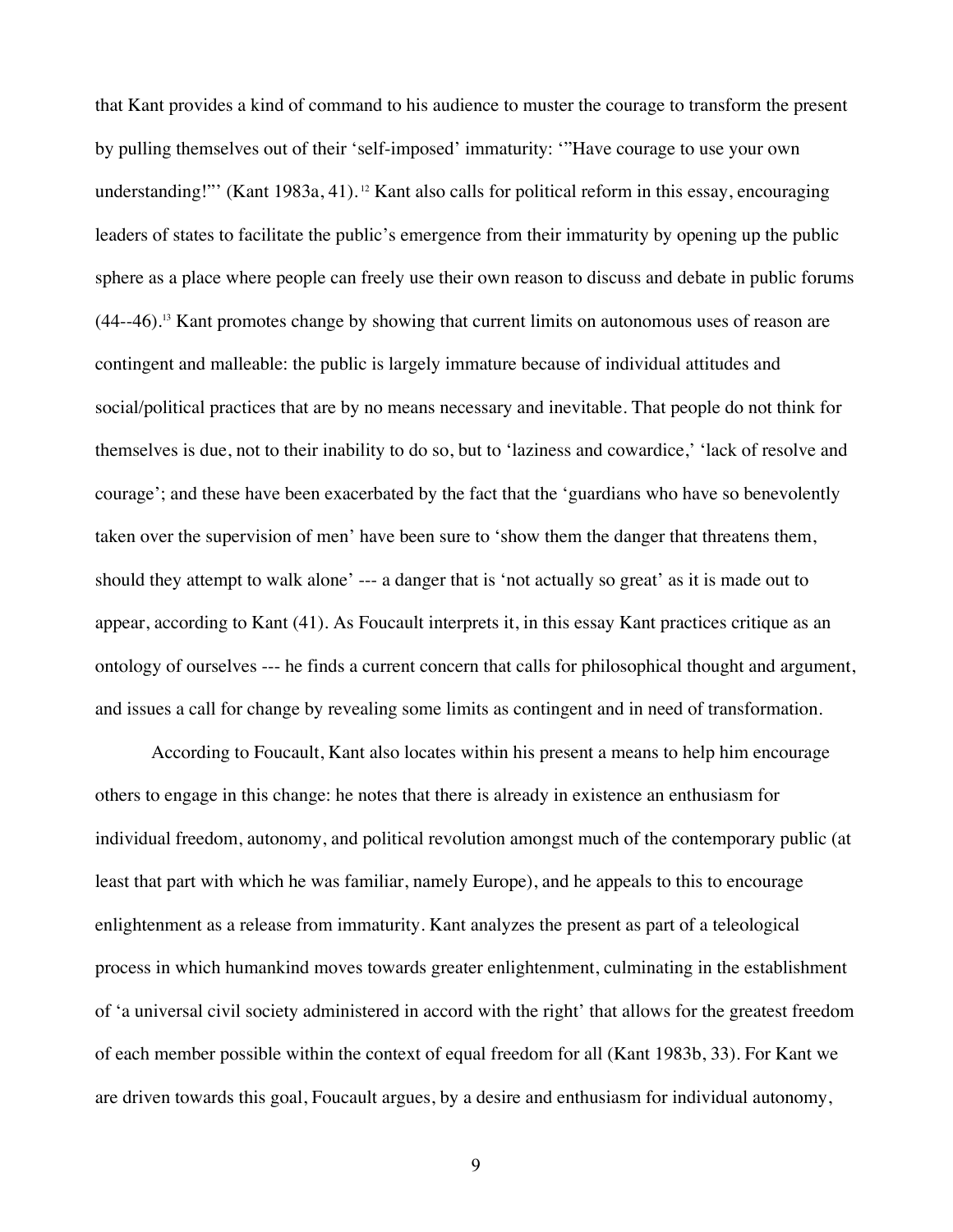freedom and political revolution. Foucault points to the second essay of Kant's *Conflict of the Faculties*, wherein Kant argues that we can locate a sign within empirical history to show that humanity is morally progressing. He finds such a sign in the enthusiasm for revolution that is shown by spectators of various revolutions in different times and places (Kant 1979, 151--157). This enthusiasm among spectators, those who are not themselves participants in revolutions, is universal throughout history, according to Kant, and it reveals that humanity is driven to progress towards the goal of a republican state (153). Foucault argues accordingly that Kant uses the 'enthusiasm for the Revolution' in France during his own present time as a means to incite change in the present (Foucault 1997c, 94). Such enthusiasm as a desire for freedom and autonomy, Foucault says, 'continues the process of the *Aufklärung*' for Kant (95). Kant appeals to this desire for freedom in his exhortation to the public to free themselves from their own immaturity, to use their own reason autonomously rather than being directed as to how to think and act from an outside source. <sup>14</sup>

Foucault links his own genealogical studies of current discourses, practices and institutions to the 'ontology of ourselves' he says originated in Kant's philosophical approach to his present in "*Was ist Aufklärung?*" Foucault claims that in these genealogies he attempts to find something within the present on which to focus, in order to initiate change in the present: he engages in historical analysis 'that starts off from this present day actuality' by asking, 'what are we and what are we today?' (Foucault 1997d, 158). While these critiques always start with and refer to present problems in the ways they are currently formulated and understood, Foucault argues that the point is not simply 'to follow what is happening' (158), to report what is going on as if it were the case that 'we are imprisoned in our own system' (160). The point is to try to provide, for himself and his audience, 'an experience of our modernity that might permit us to emerge from it transformed' (Foucault 1991, 33). He focuses in on 'a field containing a number of points that are particularly fragile or sensitive at the present time' (Foucault 1997d, 158), and considers their history to show 'both why and how things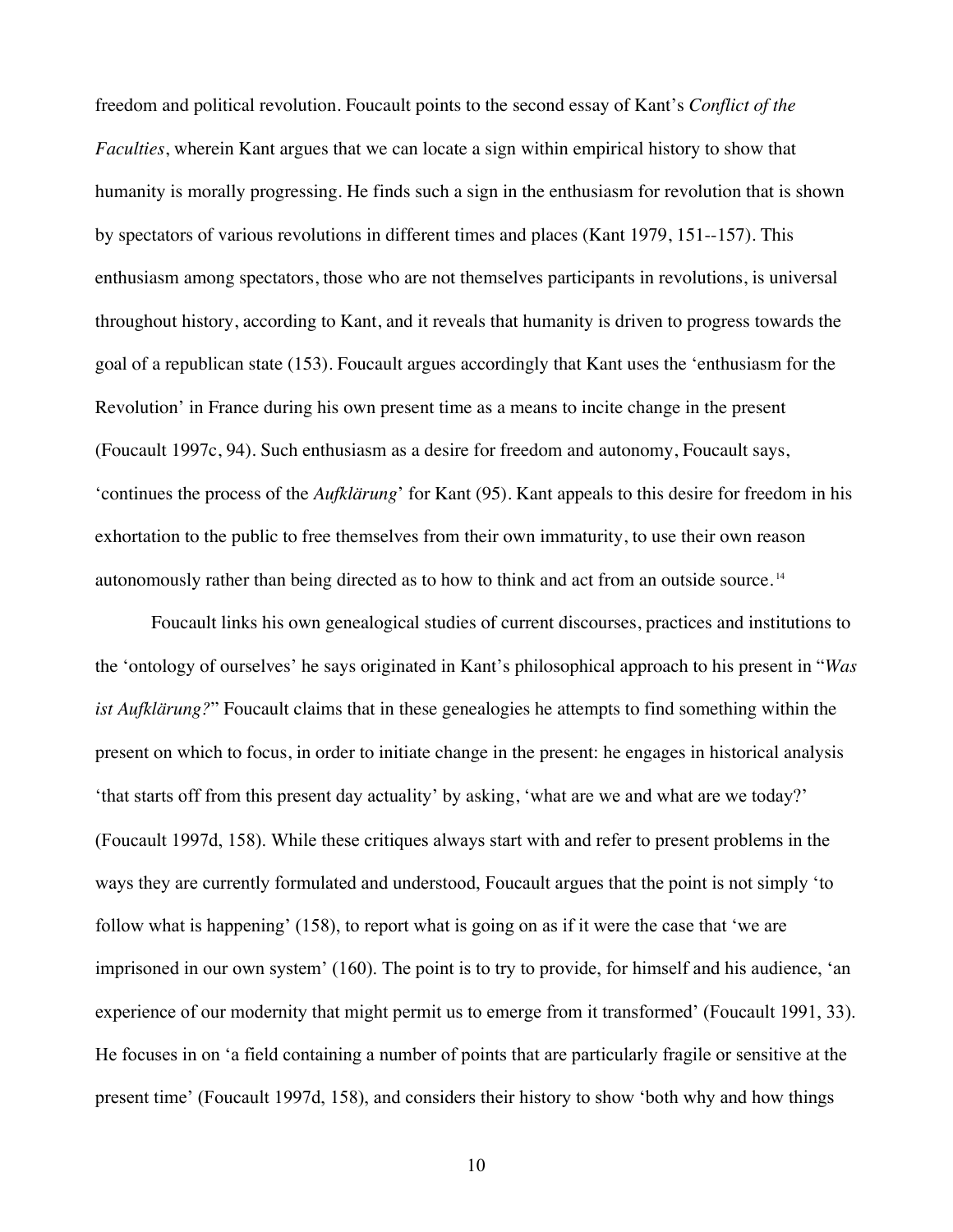were able to establish themselves as such,' and thus that 'what appears obvious to us is not at all so obvious' (161). In so doing, he appeals to a desire for freedom that exists in the present, in order to encourage others to take up the possibilities for change he reveals. Foucault claims to start from struggles that are already going on in the present, oppositions to power that are already taking place, where individuals are working towards greater freedom against limits experienced as oppressive (Foucault 1983, 211--212). He then 'locates and marks the weak points, the openings, the lines of power' (Foucault 1996c, 225), in order that this information 'might be used for a possible battle, to be waged by those who wish to wage it, in forms yet to be found' (Foucault 1996a, 262). Foucault thus characterizes his critiques of the present as attempts to change it 'by grasping it in what it is' --- he reveals the fragility of present beliefs and practices, and uses a desire for freedom that already exists to encourage their transformation.

It is thus possible to recognize how Foucault is connecting his own work to something he calls an 'ontology of the present' in Kant's essay on enlightenment. When he claims that we have not yet reached the maturity which Kant called for as part of enlightenment, he seems to be diagnosing his present in a way similar to Kant:

I do not know whether we will ever reach mature adulthood. Many things in our experience convince us that the historical event of the Enlightenment did not make us mature adults, and we have not reached that stage yet. (Foucault 1997b, 132)

If it is now asked, "Do we presently live in an *enlightened* age?" the answer is, "No, but we do live in an age of *enlightenment*." (Kant 1983a, 44)

We have not yet reached maturity, according to Foucault, and perhaps we never will. But are we still on the road to it? Should we be? We are, Foucault insists, 'historically determined, to a certain extent, by the Enlightenment' (1997b, 120), and what connects us to it 'is not faithfulness to doctrinal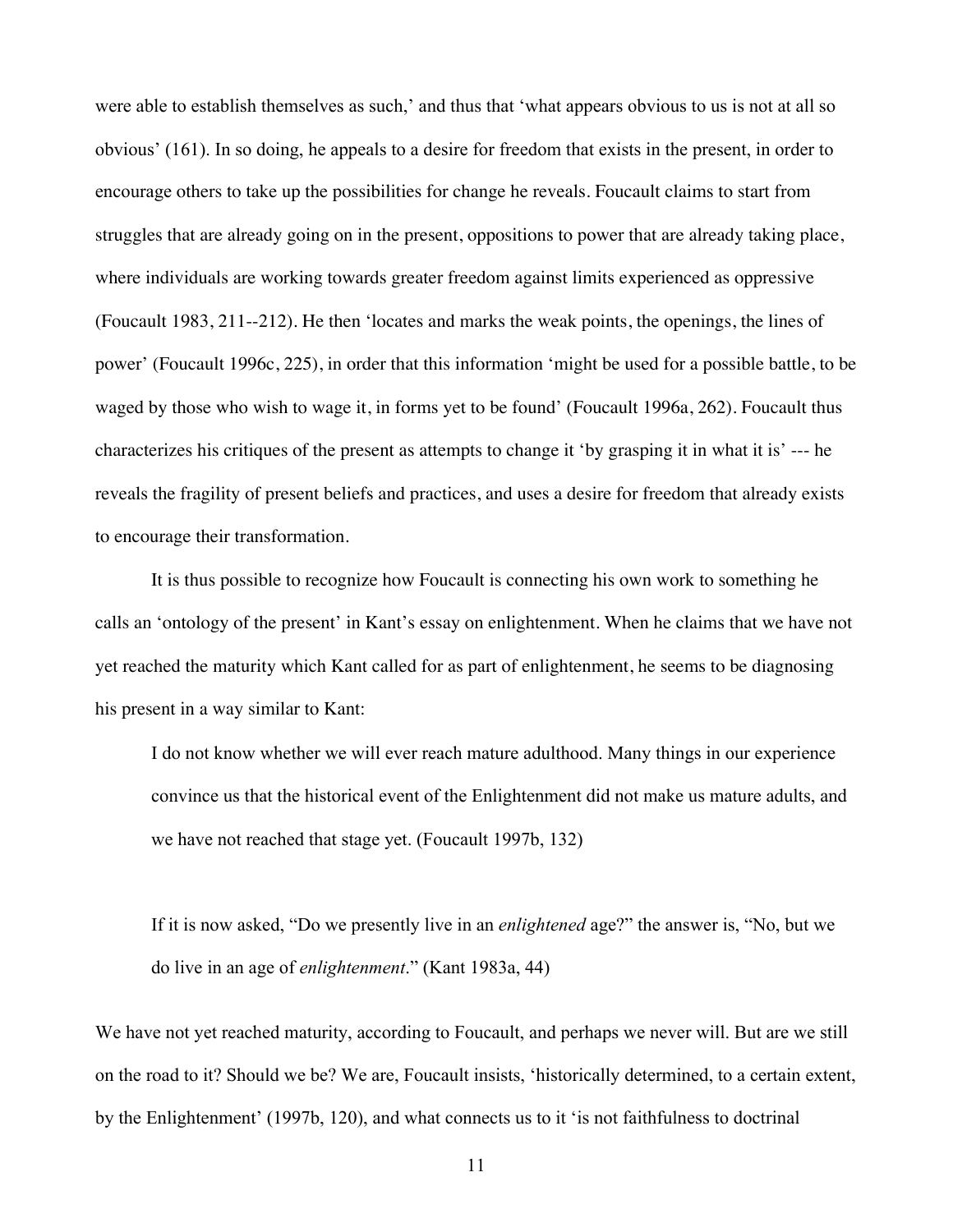elements but the permanent reactivation of an attitude --- that is, of a philosophical ethos that could be described as a permanent critique of our historical era' (119). We may still live in an age of enlighten*ment* insofar as we engage in critique as 'ontology of ourselves' informed by a modern attitude. Foucault is clear in recommending this kind of critique as valuable at the present time:

I do not know whether it must be said today that the critical task still entails faith in the Enlightenment; I continue to think that this task requires work on our limits, that is, a patient labor giving form to our impatience for liberty. (133)

Foucault characterizes his own work here as another step on the path towards the goals of freedom and autonomy, as 'work carried out by ourselves upon ourselves as free beings' (127), 'a critique and a permanent creation of ourselves in our autonomy' (123).<sup>15</sup> Thus Foucault argues that his own form of critique is connected to the Enlightenment in that it is informed by an attitude shared by Kant's "*Was ist Aufklärung?*" and that promotes Enlightenment values of freedom and autonomy (even if Foucault's views of what these values mean differs significantly from those of Kant and other Enlightenment thinkers).

This is a rather tenuous connection between Foucault's work and that of Kant, however, since it focuses only one short essay written late in Kant's life. What of the major critical works that proceed on *a priori* grounds and avoid appeal to the empirical, the contingent, the historical? Foucault does explain briefly what he sees as the connection between Kant's three *Critiques* and his essay on Enlightenment. For Kant, according to Foucault, Enlightenment means 'humanity is going to put its own reason to use, without subjecting itself to any authority,' and Kantian critique then plays the role of

defining the conditions under which the use of reason is legitimate in order to determine what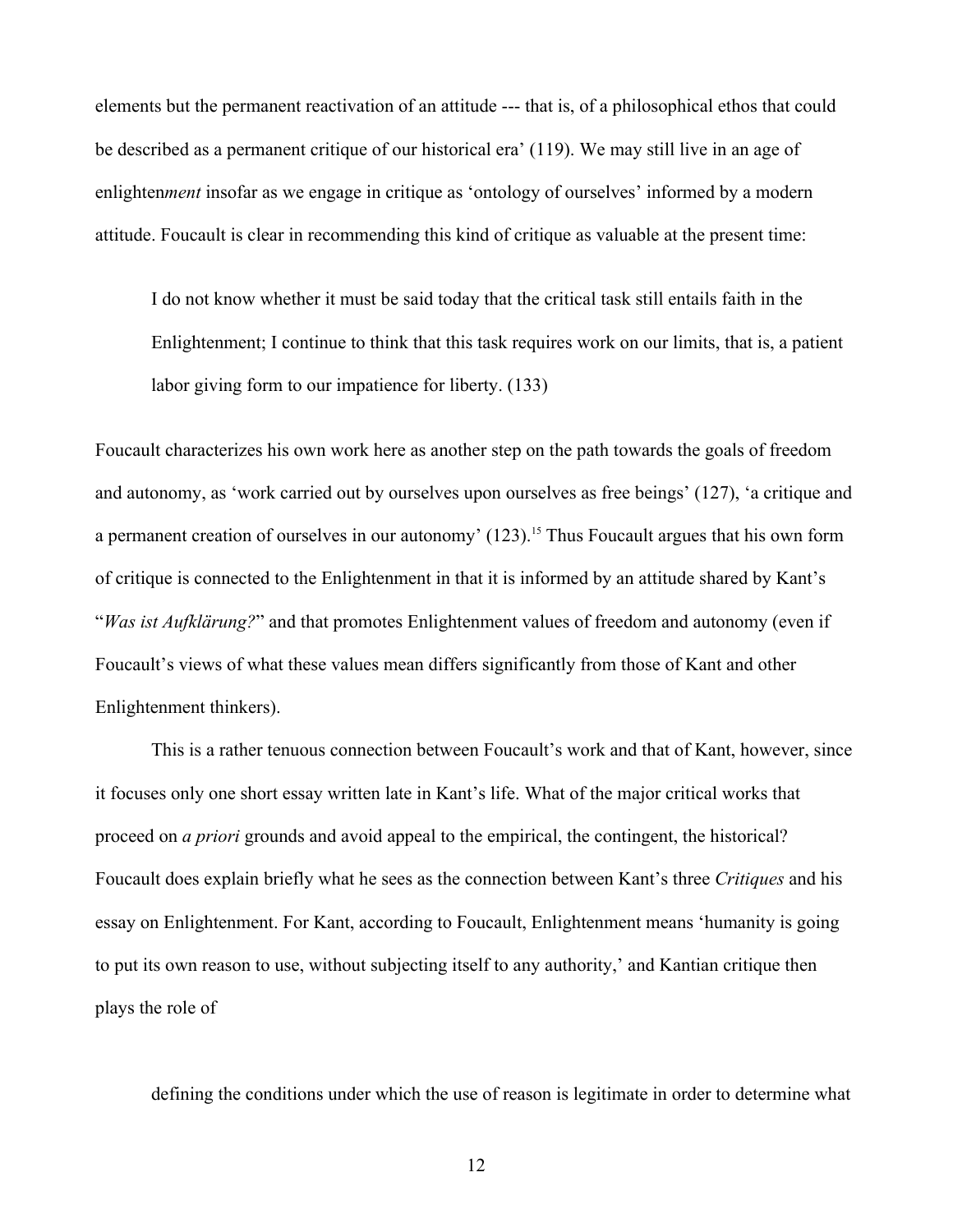can be known, what must be done, and what may be hoped. Illegitimate uses of reason are what give rise to dogmatism and heteronomy, along with illusion. (Foucault 1997b, 111)

The critiques of reason and judgment, then, are necessary in order to ensure autonomy. The *Critique of Pure Reason*, Kant states in the Preface to the first edition, is a 'tribunal which will assure to reason its lawful claims, . . . in accordance with its own eternal and unalterable laws' (Kant 1965, A xii); it is a forum in which reason considers its own capacities and limits, determines its own laws and disciplines itself thereto. Instead of bowing to the rule of someone or something else, through criticizing itself in the *Critiques* reason is able to operate autonomously to determine the limits of its legitimate employment. Such self-legislation is crucial, for if reason does not submit to its own laws, it will inevitably have to obey those of some other source:

if reason does not wish to be subject to the law which it imposes on itself, it must bow beneath the yoke of laws which someone else imposes upon it; for nothing --- not even the greatest absurdity --- can continue to operate for long without some kind of law. (Kant 1991,  $248$ <sup>16</sup>

Thus the limits which reason imposes on itself through what Foucault calls critique as 'analytic of truth' are important not simply for the purpose of determining knowledge for its own sake, but also for the sake of facilitating autonomy.17

For Foucault, then, Kantian critique as 'analytic of truth,' as locating the universal limits of knowledge and moral action, is undertaken in service of enlightenment as a process of reason coming to govern itself autonomously and release itself from the rule of others. Kant engages in critique as 'ontology of the present' in his essay on enlightenment, calling for change in the present grounded in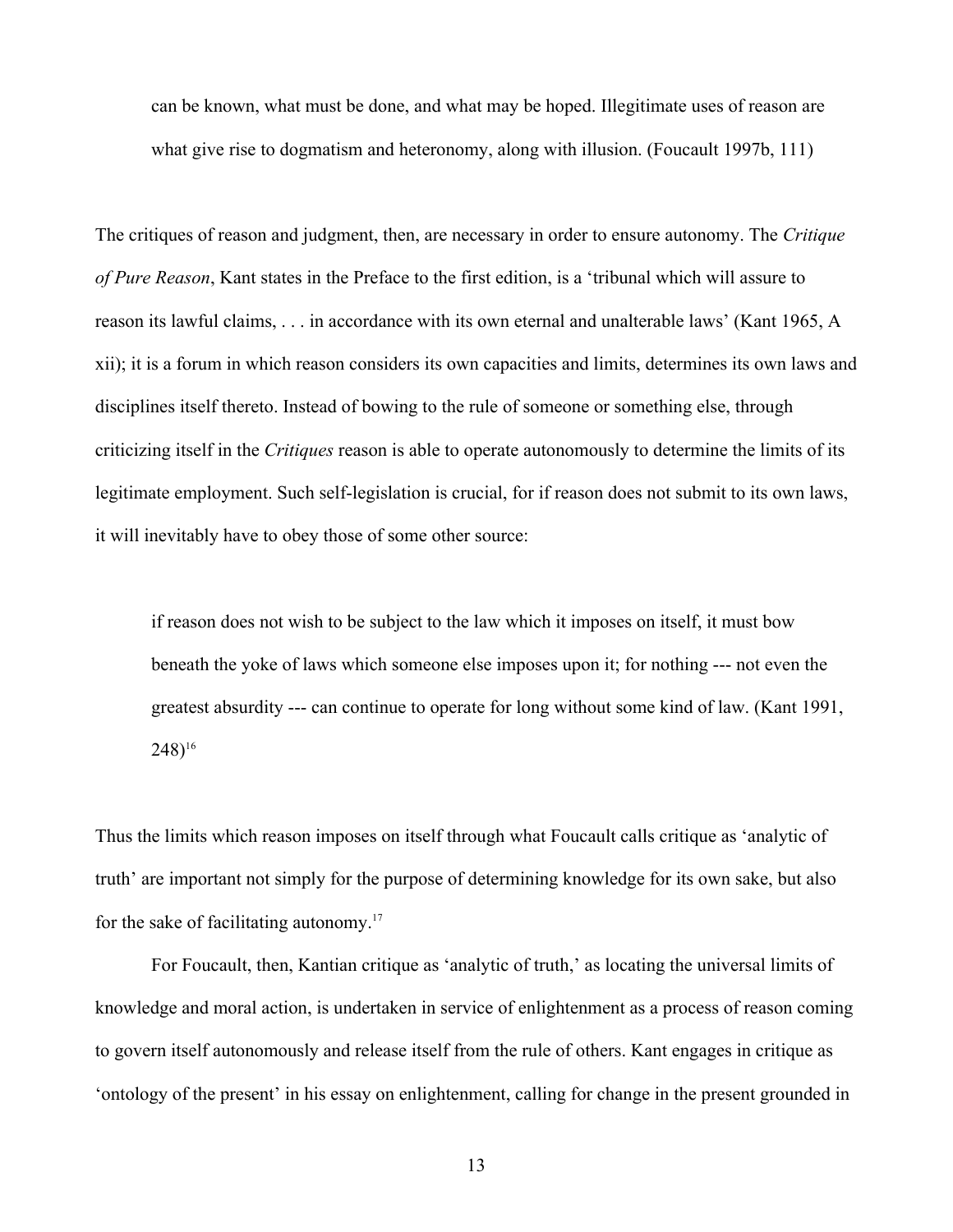the capacity of reason to govern itself that the 'analytic of truth' has made possible. Foucault argues that the Kantian legacy has left modern critical philosophy with these two possible routes:

we can opt for a critical philosophy which will present itself as an analytic philosophy of truth in general, or we can opt for a form of critical thought which will be an ontology of ourselves, an ontology of the actuality. (Foucault 1997c, 100)

Both paths, he claims, emerge from the work of Kant; and both have been represented in modern philosophy in the ensuing centuries. Not only does Foucault claim that the 'ontology of the present' has been the kind of critique he has been engaged in, and that it has existed in some form from Kant to 'Hegel to the Frankfurt School, through Nietzsche and Max Weber' (100); he also suggests this form of critique as a task that should be taken up for the future.

In a lecture from 1978, Foucault claims that in the  $19<sup>th</sup>$  and  $20<sup>th</sup>$  centuries critical intellectual work was largely focused on the first strand of Kantian critique, the 'analytic of truth' that works to establish the legitimacy of knowledge (Foucault 1997a, 34--36, 48--49). Yet with increasing concern over practices of power that have changed over time but that continue to be constraining, critique as 'an act of defiance, as a challenge, as a way of limiting [the] arts of governing . . . transforming them' comes more and more to the fore in European philosophy (28).18The theoretical and practical mechanisms that have been used to struggle against domination through appeal to universal reason, right and truth have not led to a reduction in problematic power relations but only to a change in their form (37--43). If it has been the case that over the past two centuries the 'ontology of ourselves' has been deemphasized in favor of an 'analytic of truth' that has not managed to promote autonomy and freedom, Foucault asks, 'might it not now be necessary to follow the opposite route?' (61). Kant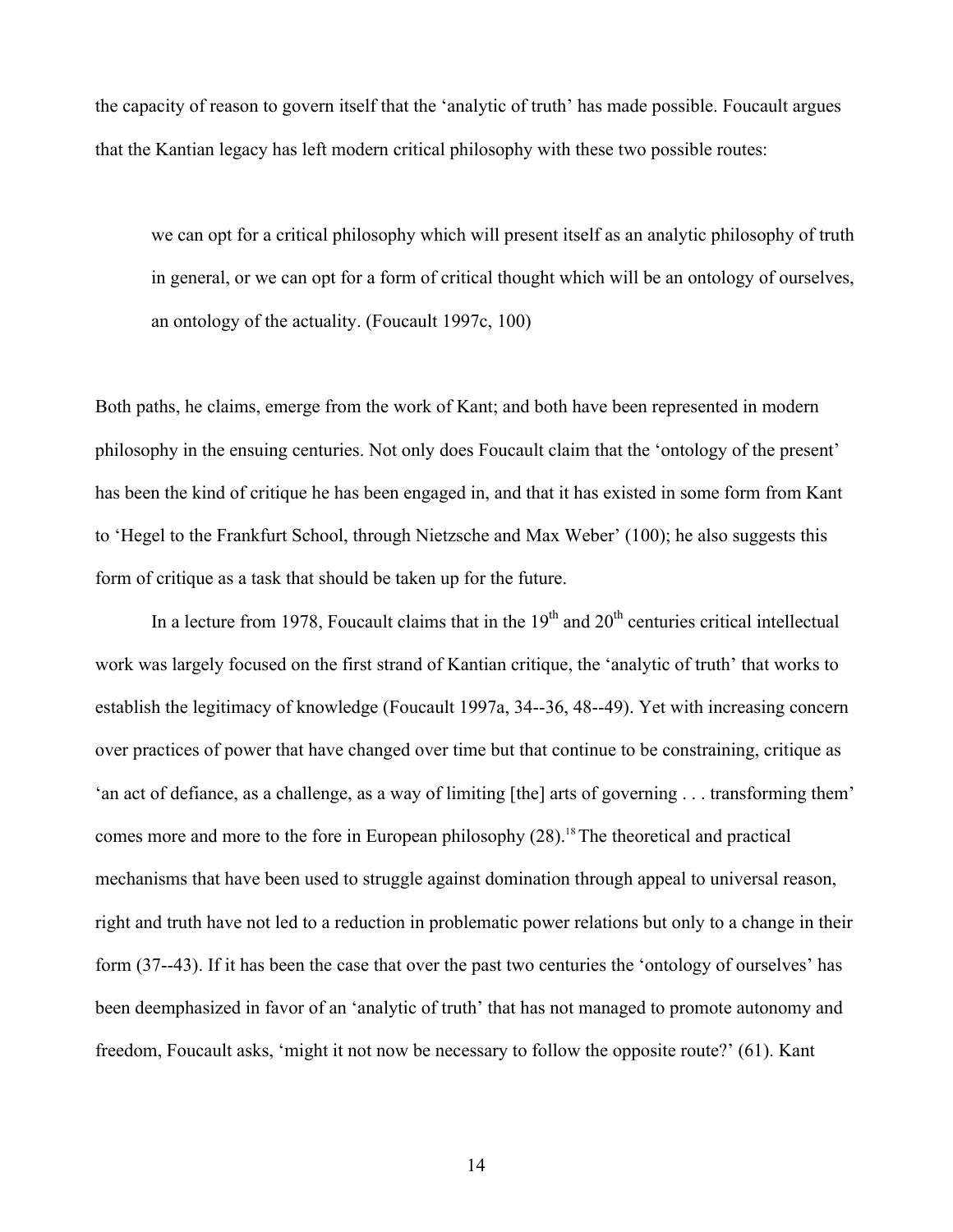provided the origins of two forms of critical philosophy; if one has not promoted the Enlightenment values it seemed to promise, perhaps we should try the other and see where it leads.

It is therefore possible to read Foucault's and Kant's critical work in a way that connects the two, but this reading is neither obvious nor perhaps entirely convincing. As Allen notes, considering Habermas' charge that Foucault contradicts himself by rejecting Kantianism and then later claiming he is himself a Kantian of sorts, even if similarities between Foucault and Kant can be found 'one might push Habermas' point by arguing that Foucault's transformation of Kantian critical philosophy is so radical that it might as well be a negation' (2003, 192). Allen herself responds to this point by arguing that Foucault and Habermas are actually more in agreement than the latter seems to recognize, and thus if Foucauldian critique is a negation of the Kantian form, so is Habermasian critique as well (though Allen's main point is to argue that both are instead 'engaged in a radicalization from within of the Kantian critical project' (192)). But there is something more to be considered: what is accomplished by Foucault making a direct statement of his philosophical lineage, especially when the link to Kant could so easily be contested, or dismissed as more of a rejection than a transformation from within? What does Foucault's tracing of this intellectual heritage *do*? Why go to all the trouble of trying to locate and spell out this link? He could be read not only as defending his work against criticism, but also as calling for change in how philosophy is practiced today.

## **The Present of Modern Philosophy**

Certainly, Foucault is at least responding to critics of his work, pointing to consistency where they charge him with self-contradiction. If Foucauldian genealogy is a form of critique as 'ontology of ourselves,' if Foucault is working to criticize the present from a position within it for the sake of promoting change, it makes sense for him to acknowledge both how his own thought is rooted in the present, and how it is still possible for him to encourage change from a position within it.Stating his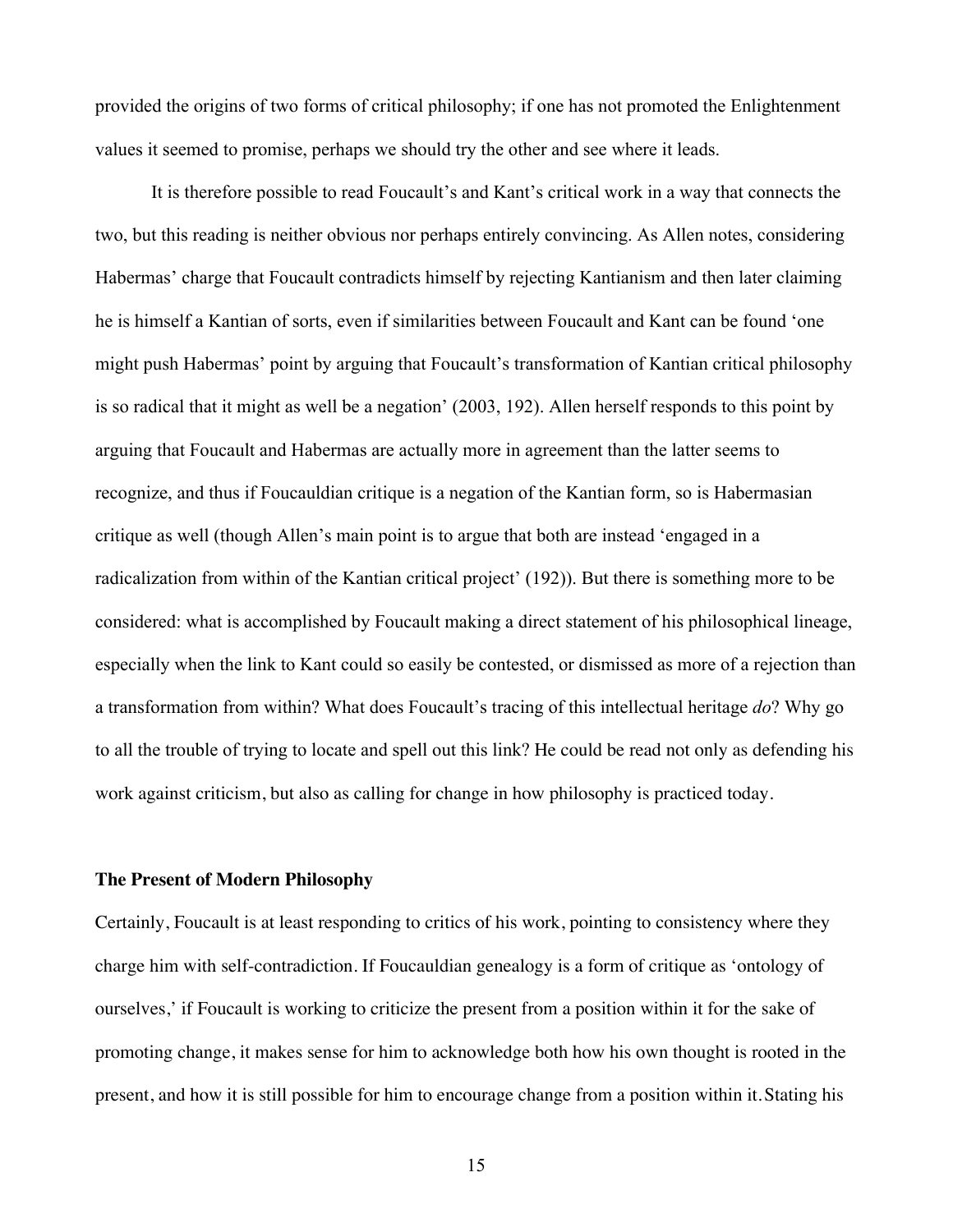own connection to Kant, then, could be a way for Foucault to consciously and publicly acknowledge that he is not trying to think from a historically detached position, but rather from a position within his own present as it is tied to its history in the Enlightenment. As noted above, Foucault insists that '[w]e must try to proceed with the analysis of ourselves as beings who are historically determined, to a certain extent, by the Enlightenment' (Foucault 1997b, 120). At the same time, he also argues that even if our thought is determined 'to a certain extent' by the Enlightenment, we are not entirely 'trapped' by this history: 'there are always possibilities of changing the situation. We cannot jump *outside* the situation . . . . But you can always change it' (Foucault 1996e, 386). For Foucault, we can always find possibilities for resistance to many of the limits to thought and action under which we find ourselves, even from the same sources and within the same discourses, institutions and practices as are responsible for the imposition of these limits themselves.'As soon as there is a power relation, there is the possibility of resistance' (Foucault 1996c, 224), because according to Foucault power is 'a mode of action upon the actions of others,' which presupposes that 'the one over whom power is exercised' is someone who is 'capable of action' (Foucault 1983, 220) and who is thereby 'free' in the sense of being 'faced with a field of possibilities in which several ways of behaving, several reactions and diverse comportments may be realized' (221). All power relations leave open numerous possibilities for action and reaction, some of which are capable of resisting and modifying the relation. Foucault needs to find some means of resistance to present power relations from within those power relations themselves --- he must work from what is already possible in the present, what makes sense here and now, what paths for change are left open. Directly and openly situating his own critical work within a part of the Enlightenment tradition roots it in the present as a historically specific time and place, and maps out the field in which possible sites of resistance can be found.

Therefore, if Kantian critique as an 'analytic of truth' sets limits that have led to problematic practices of power, as Foucault argues, we can also find a path to resistance and transformation left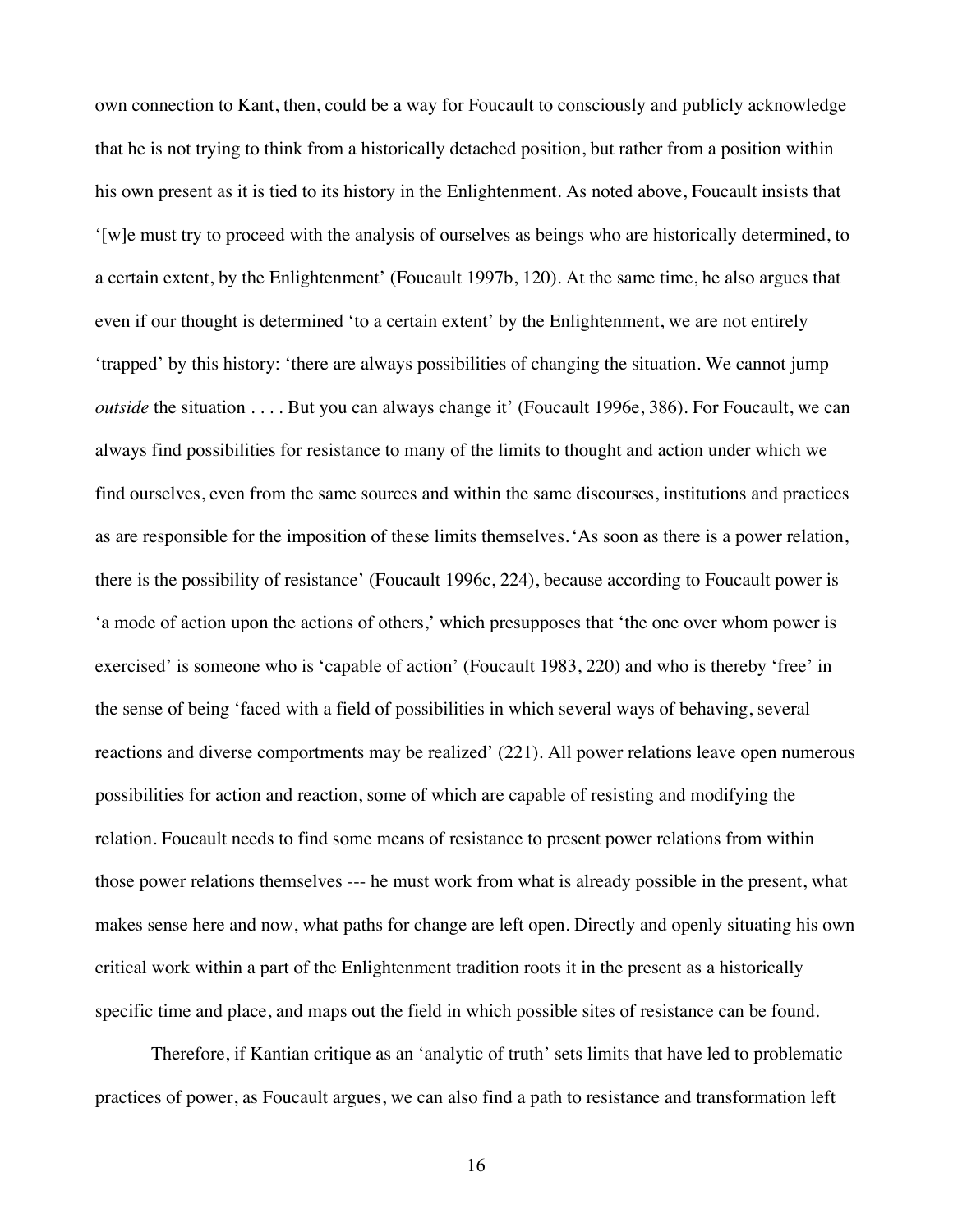open in the legacy of Kant's work (and that of other Enlightenment thinkers): the practice of critique as 'ontology of the present' that emphasizes freedom through transgression of limits.<sup>19</sup> This view of freedom can also be found in some aspects of Kant's work. It hearkens back not only to the Kant of "*Was ist Aufklärung?*" (who encourages others to alter their self-imposed limits of 'immaturity'), but also to the Kant of the *Critique of Pure Reason* who emphasizes that though there are absolute limits to human reason's realm of knowledge, it also has a 'natural tendency to transgress these limits' (Kant 1965, B 670). Kant explicitly links the concept of freedom to the action of transgressing limits: 'it is in the power of freedom to pass beyond any and every specified limit' (B 374).20

Consistency thus requires that whatever Foucault appeals to as a basis for change in the present be something that already exists in the present, that is left open by current beliefs, values, practices, etc. And he could answer charges of self-contradiction by Habermas, Fraser and others by acknowledging that he is indeed making appeal to Enlightenment values --- as Allen argues, he is engaged in an 'immanent rather than a total critique of modernity' (2003, 190). He is relying on values that already make sense to those whose present is shaped by the Enlightenment, i.e., that are already meaningful in the present, for himself and for his audience.<sup>21</sup> This is in part because he does not believe it is possible for him to think entirely neutrally, as if from outside the history that has shaped modern, Western, philosophical thought.<sup>22</sup> It is also because he attempts to use his genealogical critiques to *do* something, to act for change. In order to do so effectively, his critique must make sense and operate as a catalyst for transformative efforts by those who are already enmeshed to some degree in current discourses, adhering to at least some of their attendant beliefs and values. Unless major transformation has already taken place, in order to question, resist and move beyond the constraints of the present, we often have little choice but to appeal to beliefs, values and practices that are currently meaningful at the present time.<sup>23</sup> This is especially important for Foucault, who insists that 'the role of an intellectual is not to tell others what they must do' (Foucault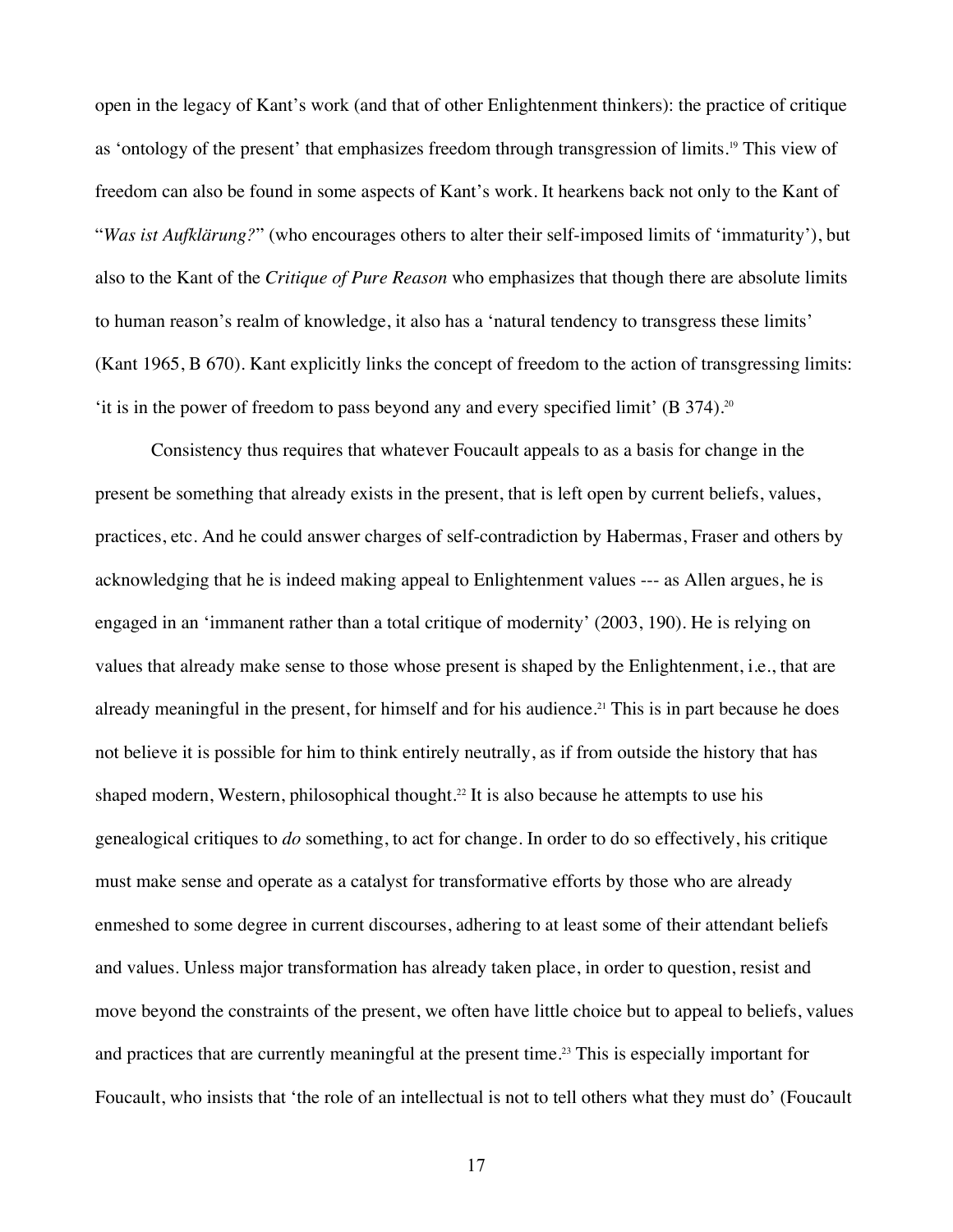1996b, 462). He praises the intellectual who does not do so, and claims that he himself refuses such 'prophecy':

[W]hen I write a book I refuse to take a prophetic stance, that is, the one of saying to people: here is what you must do --- and also: this is good and this is not. I say to them: roughly speaking, it seems to me that things have gone this way; but I describe those things in such a way that the possible paths of attack are delineated. Yet even with this approach I do not force or compel anyone to attack. (Foucault 1996a, 262)

I dream of the intellectual destroyer of evidence and universalities, the one who, in the inertias and constraints of the present, locates and marks the weak points, the openings, the lines of power, . . . who, in passing, contributes to the raising of the question of knowing whether the revolution is worth it, and what kind . . . it being understood that they alone who are willing to risk their lives to bring it about can answer the question. (Foucault 1996c, 225)

If Foucault is committed to raising problems and pointing out possible paths of attack, for the sake of encouraging others to act (while leaving a 'freedom . . . at the end of [his] discussion for anyone who wants or does not want to get something done' (1996a, 262)), he would need to appeal to beliefs and values that already make sense to his audience as grounds for change. Otherwise, it is quite possible that his audience would either not understand his critique, or find themselves lacking the conceptual tools with which to do anything about it even if they did.

We can see why, to be consistent, Foucault would need to ground his own critique and its normative basis in what is happening 'here and now,' what makes sense in the present. But directly and publicly claiming his intellectual lineage from Kant does more, I think, than simply rebutting critics who charge him with self-contradiction. It is possible to read Foucault's late work on Kant as an appeal to change on the part of philosophers, to reconsider the role of their own work in relation to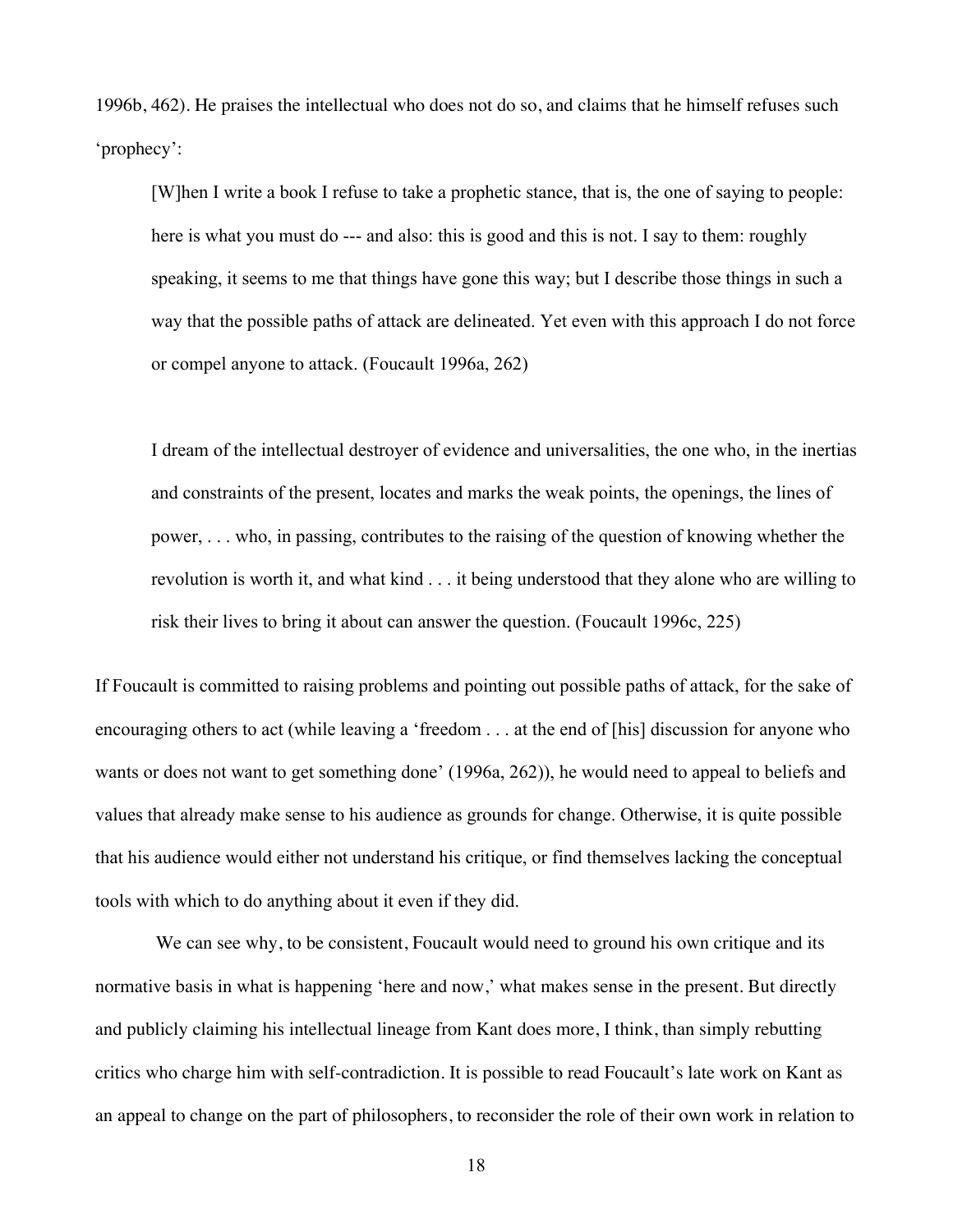the present. I suggest that we can read Foucault's insistence on his own Kantianism as a kind of 'ontology of the present' of modern philosophy: he locates something in the present of modern philosophy, something that is already ongoing, that he also presents as a task to be taken up, namely, critique as 'ontology of the present' itself. He engages in a critique of modern philosophy through an ontology of its present, for the sake of promoting this kind of critique as a philosophical method itself. In so doing, he encourages other philosophers to pay attention to how their own work can affect the present, how 'the one who speaks as a thinker, a scientist, and a philosopher is himself a part of [the present] and (more than that) how he has a certain role to play . . . as both element and actor' (Foucault 1997c, 85).

Foucault begins his own essay entitled "What is Enlightenment?" by imagining that the newspaper to which Kant contributed his essay "*Was ist Aufklärung?*" still exists, 'and that it is asking its readers the question: What is modern philosophy?' (Foucault 1997b, 102). Foucault's essay is guided by a question about modern philosophy, and he claims throughout it that he is talking about how a certain 'type of philosophical interrogation' (119), a 'way of philosophizing' (132) that he himself engages in has its roots in the Enlightenment. His field of analysis here is philosophical theory, and his targeted audience appears to be philosophers and other theorists. It is possible he was trying to encourage change, transgression of limits in *this* audience. In returning to Kant, Foucault implies that he belongs, adheres to some extent to the norms and practices of the philosophical tradition descended from the Enlightenment; yet his discussion of Kant also provides a kind of exhortation to his intellectual peers to transgress the limits of how philosophical thought conceives of itself and operates today.

To do so, Foucault would need to appeal to some belief, value or practice already accepted in the present of modern philosophy, which could also be used to encourage change. This may be what he is doing when he claims that what connects 'us' in the present to the Enlightenment is 'an attitude,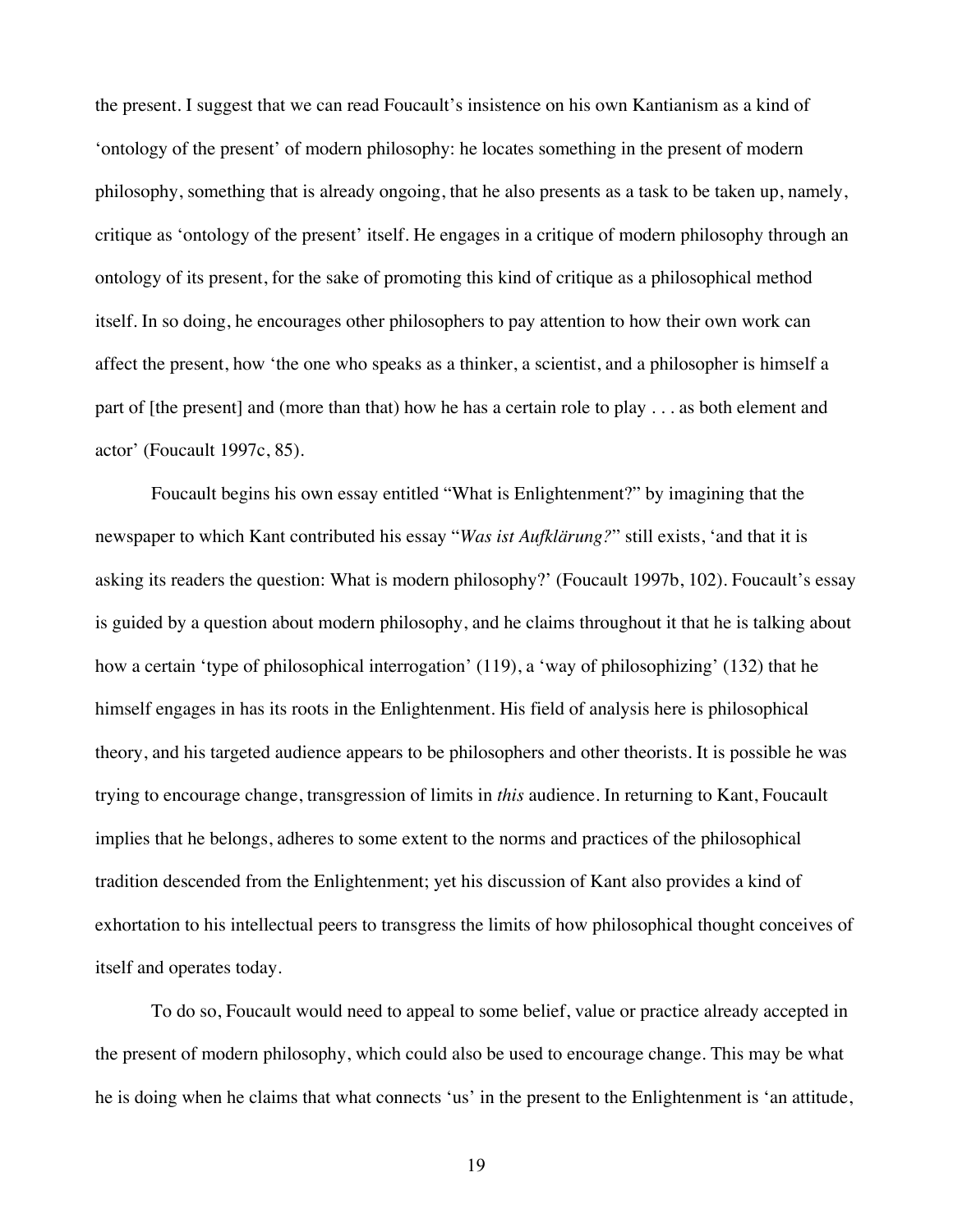an ethos, a philosophical life in which the critique of what we are is at one and the same time the historical analysis of the limits that are imposed on us and an experiment with the possibility of going beyond them' (1997b, 132). This attitude of seeking to transgress limits, this 'impatience for liberty' (133) has continued to exist in modern philosophy since Kant, Foucault indicates. We still have the enthusiasm for revolution that Kant noted in his own present, and we are still faced with the question of 'what must be done with this will for revolution' (Foucault 1997c, 99). Foucault insists that modern philosophy continues to ask about its own present, to consider its relationship to its own actuality: 'It is one of the great functions of so-called modern philosophy (which would begin at the very end of the  $18<sup>th</sup>$  century) to question itself about its own actuality' (89).<sup>24</sup>

Foucault's description of modern philosophy may seem odd and idiosyncratic. In reply to 'What is modern philosophy?' Foucault states that it is the philosophy which still grapples with the question, 'What is Enlightenment?' (1997b, 102); it is that which considers 'the present as a philosophical event to which the philosopher who speaks about it belongs' (1997c, 85). This is clearly not an exhaustive depiction of the various fields, methods and concerns of modern philosophy. Rather, Foucault here picks out one aspect of what is happening in modern philosophy, an aspect that may or may not have been especially prevalent even in what counted as 'philosophy' in the intellectual circles with which Foucault was familiar. I am suggesting here that we could read Foucault as locating an ongoing form of philosophizing in the present, even if it is not nor has been the dominant aspect of modern philosophy, and appealing to it as a means of encouraging change in the current field of philosophy from within. In keeping with the above points, he would need to find something already left open in the present, something in the philosophical tradition that makes sense to its practitioners here and now. He could then appeal to this as a basis for encouraging them to undertake change in their own practice and thus the field itself, given commitments they already possess. Focusing on what may seem a minor text by Kant, but which expresses and acts on values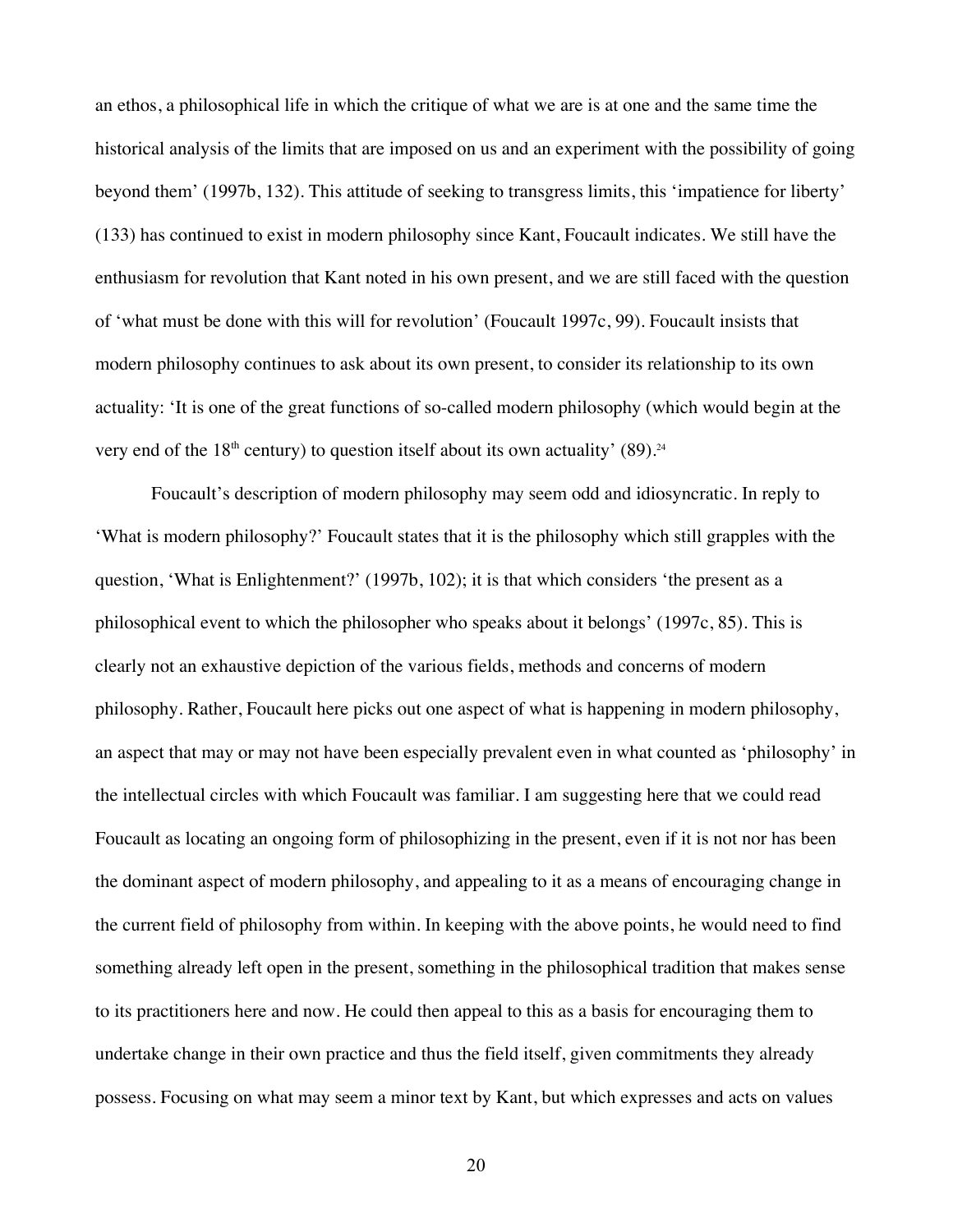that many modern philosophers still adhere to, could be a way to do so.

This would mean reading Foucault's self-affiliation with Kant in the following way. I agree with Touey that Foucault seems to be engaging thereby in a kind of apology *vis à vis* his critics, arguing that his genealogical critiques operate through appeal to Enlightenment values of freedom and autonomy. These are perhaps differently conceived than they were by Kant and others, but not radically so, since freedom as transgression of limits can be found within the Enlightenment tradition itself. But this apology may be also a call for change amongst modern philosophers to consider that the dominant legacy from Kant need not be the only one. The 'analytic of truth,' the search for universal and necessary truths, Foucault argues, could be seen as operating in the service of promoting freedom and autonomy in the present --- the role of philosophy in responding to the present to which the philosopher belongs could be seen as the impetus for seeking universal truths in the first place. As discussed above, for Kant autonomy is possible only if reason limits itself. The primary purpose, Foucault seems to be saying, for philosophy to seek the limits to reason is to promote freedom and autonomy in the present.25

Foucault could be read as suggesting with this interpretation of Kant a reconsideration of the limits of modern philosophy: if it has been practiced in certain ways as a legacy from Kant, Foucault reminds us that there are other aspects of Kant's work that have been less emphasized, and that could perhaps just as easily have become more a part of the current practice of modern philosophy than they are. If the 'analytic of truth' has been a prominent feature of the field, why hasn't the 'ontology of ourselves' been as much so? Why couldn't/shouldn't it be? By what contingency has the field of modern philosophy come to have the limits it does, and might we not find reason and the means to resist these limits from within the field itself? The means to resist and transform modern philosophy could be located in critique as 'ontology of ourselves.' We could, as Kant and other Enlightenmentinspired thinkers have done, focus more attention on the relationship between philosophical work and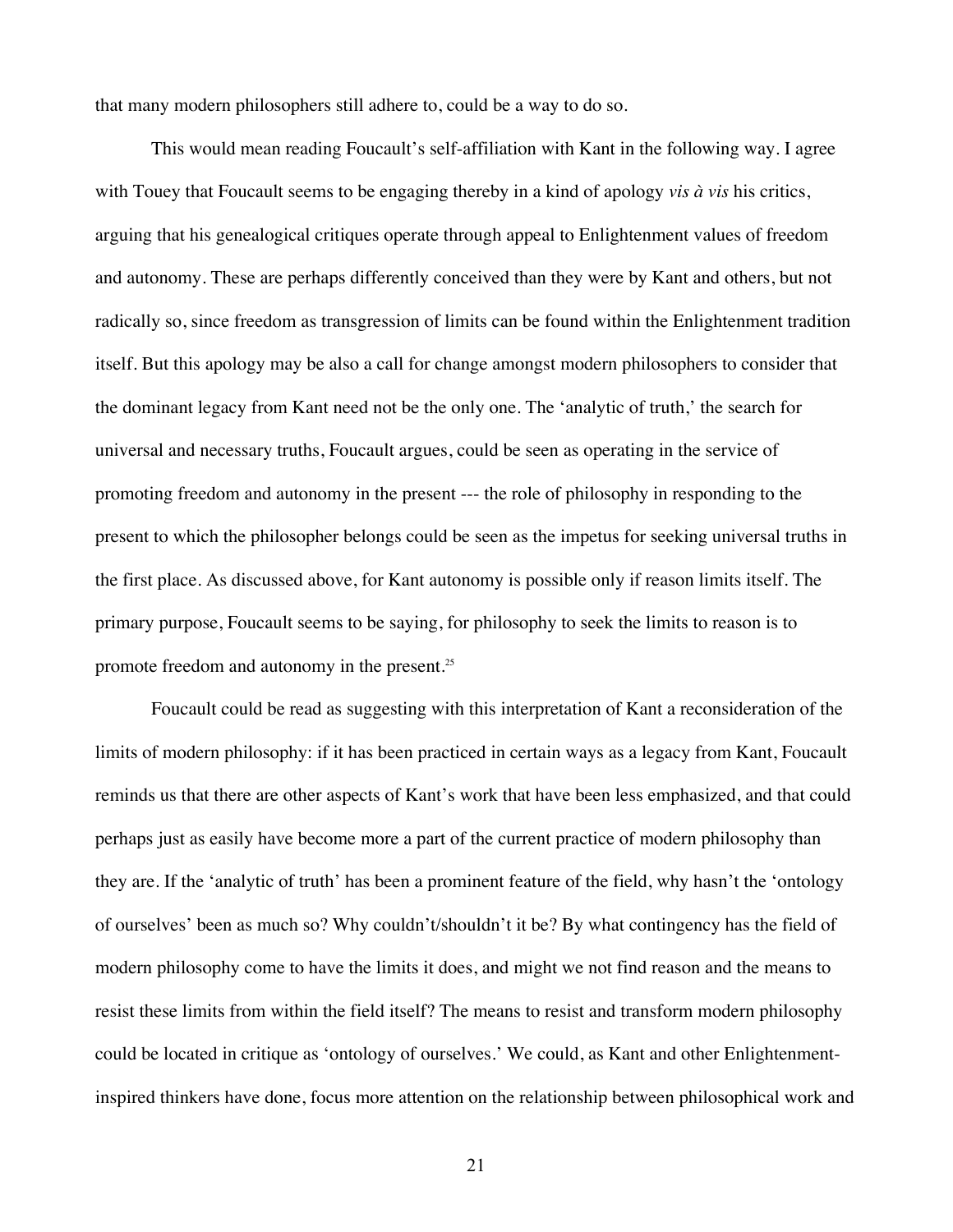the present from which it originates and on which it can have important effects.The reason for doing so would be to promote the values of freedom and autonomy --- the 'analytic of truth,' with its emphasis on universal truths and rights, has not well lived up to its promise of promoting these values, as Foucault has argued in his genealogical critiques. Perhaps, as he suggests, we should try another path left open in the present.

Foucault's return to Kant can provoke us to consider to what degree philosophy for Kant may have been more than a task in which we seek pure knowledge; it may also have been used by him as a means of *acting* in the present, as a way to encourage change for the sake of freedom. If Foucault is right in saying that many aspects of the Enlightenment legacy have *not* promoted such freedom, should we continue to think and speak and act in such ways? Should seeking knowledge for the sake of knowledge alone be the impetus behind our current philosophical thought, or is it an important part of Enlightenment philosophy to act in the present and transform society? Allen Wood argues that for the original Enlightenment thinkers and *philosophes* rational reflection was closely connected to 'self-knowledge for the sake of action' (2001, 109):

Reason is a capacity to know the world, but chiefly it is a capacity to *act* in it, and because reason is also oriented toward society, its vocation above all is to *transform the social order* -- - actualizing the Enlightenment ideals of liberty, equality, and fraternity. (111; emphasis mine)

If this is the case, then through his reading of Kant's work as involving concern about the present, Foucault may be indicating to others that this kind of philosophical thought is a legitimate part of Enlightenment philosophy (in which we are still involved), and is worthy of consideration and pursuit.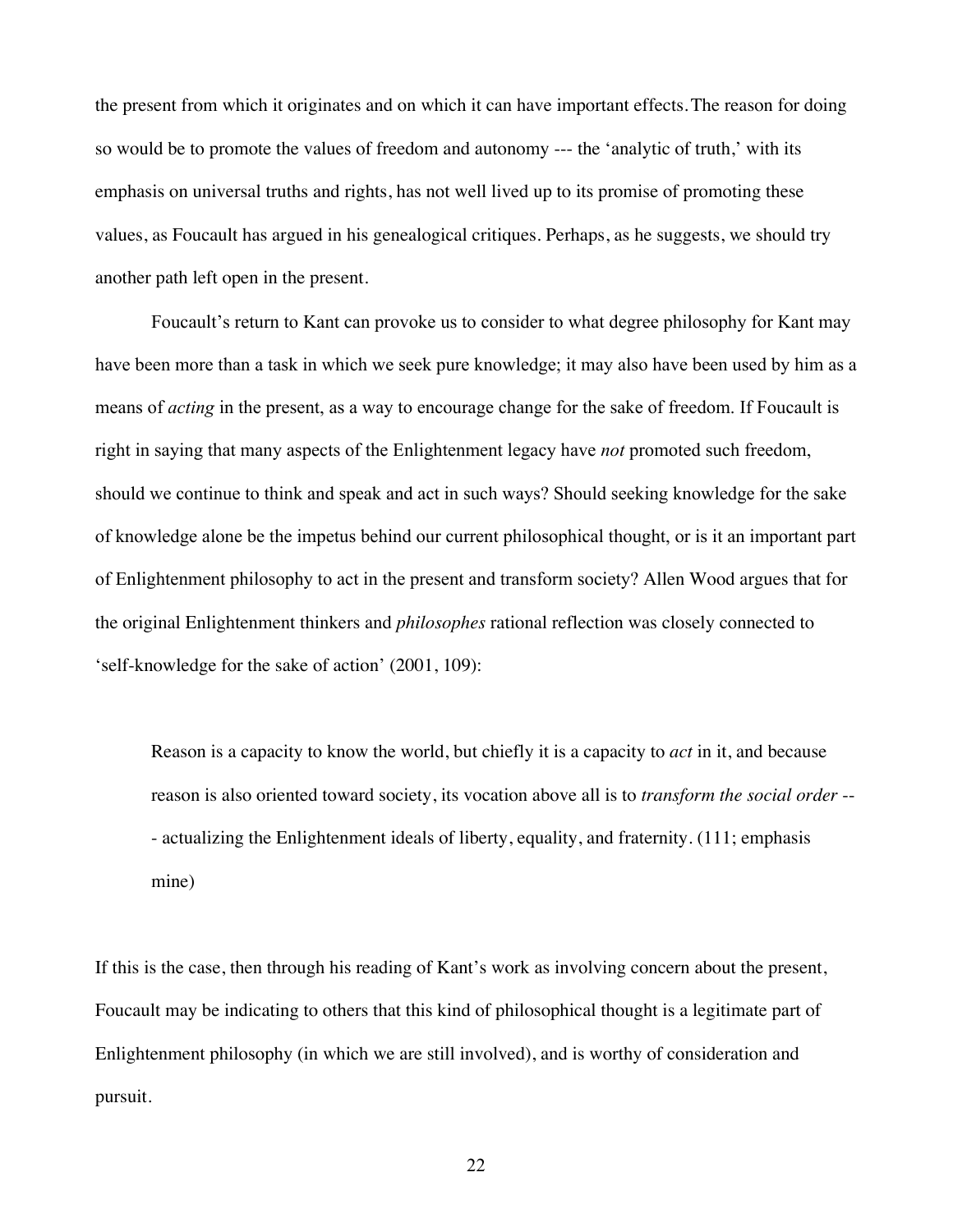By linking his own work to that of Kant, Foucault argues that critique as 'ontology of ourselves,' that philosophy as paying attention to and responding to concerns in the present, is a part of the Enlightenment tradition that modern philosophy is still shaped by to some degree today. Those members of his audience who consider themselves heirs to the Enlightenment should consider, he seems to be saying, that this tradition includes a practice of philosophers considering what role their work can and should play in their own present, for the sake of promoting freedom and autonomy. Foucault's self-professed Kantianism could provoke questions such as: What is the relationship between Kant's *a priori*, universalist arguments and his social/political commitments within his own historical present? What might he have hoped to *do* in the present with his own philosophical work? What did he consider to be his social and political role as a philosopher in his present? And further, if I am a philosopher who is to some degree an heir to the Enlightenment, and who is committed to the values of freedom and autonomy, should I be paying more attention than I am to what (if anything) my own philosophical work does in my present? This need not mean changing the nature of my work, but it would mean at least considering that reflecting on its relationship to the here and now is an important part of doing philosophy.

In short, Foucault's return to Kant may be an attempt to inspire philosophers in the Enlightenment tradition to consider more seriously the 'why' of philosophy: Why is philosophical thought important? Why engage in it? What does/can/should it *do* in the present in which I am living? Foucault suggests, through his interpretation of Kant, that these are important questions to ask, because 'our liberty is at stake' (Foucault 1997a, 35).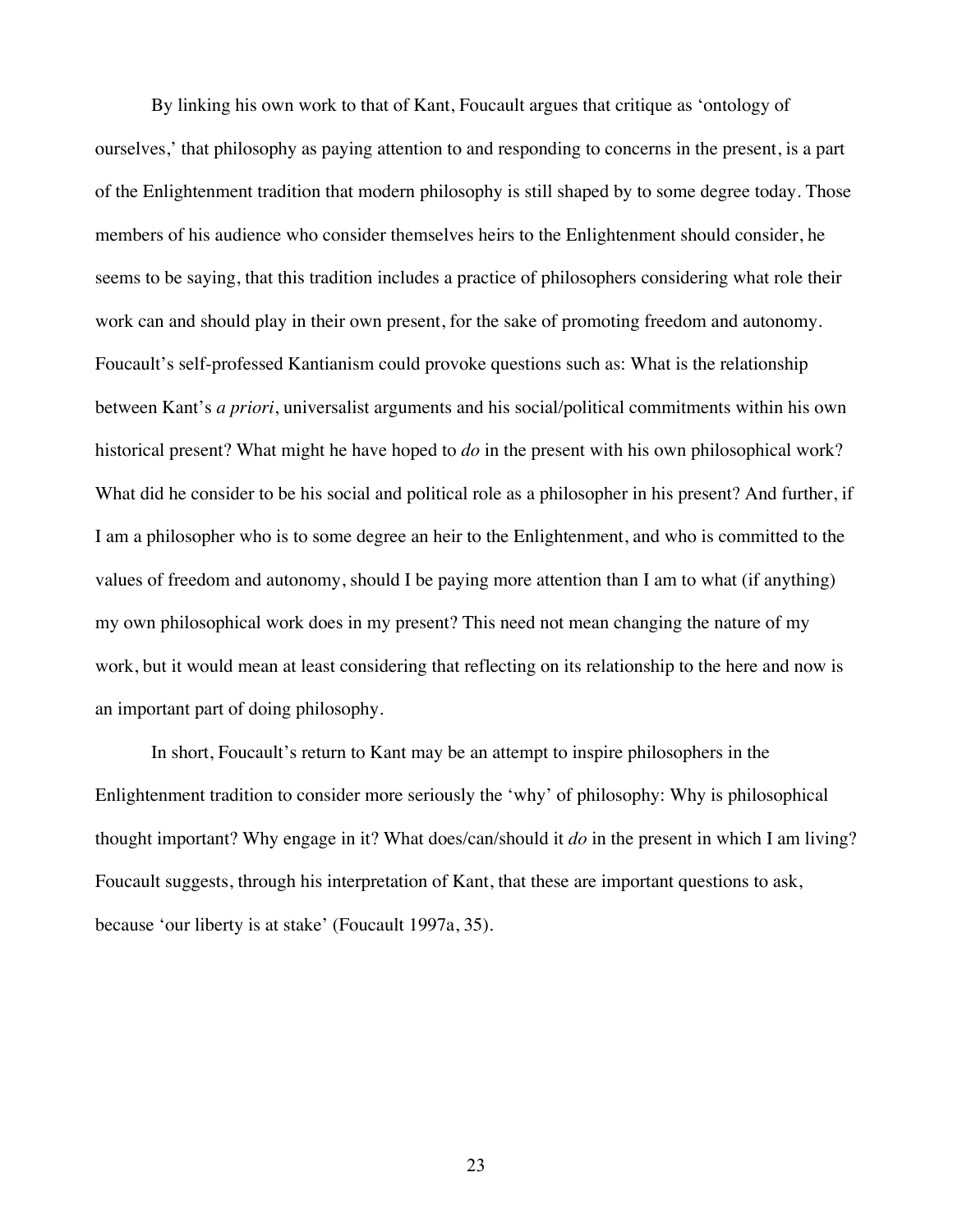# Works Cited

- Allen, Amy. 2003. "Foucault and Enlightenment: A Critical Reappraisal." *Constellations* 10 (2): 180- -198.
- Bernstein, Richard. 1994. "Foucault: Critique as a Philosophical Ethos." In *Critique and Power: Recasting the Foucault/Habermas Debate*, ed. Michael Kelly. Cambridge, Mass: The MIT Press.
- Clewis, Robert R. 2006. "Kant's Consistency Regarding the Regime Change in France." *Philosophy and Social Criticism* 32 (4): 443--460.
- Dreyfus, Hubert L. and Paul Rabinow. 1983. *Michel Foucault: Beyond Structuralism and Hermeneutics*.  $2^{nd}$  ed. Chicago: The University of Chicago Press.
- --------. 1986. "What is Maturity? Habermas and Foucault on 'What is Enlightenment?'" in *Foucault, a Critical Reader*, ed. David Couzens Hoy. Oxford: Blackwell.
- Flynn, Thomas R. 1989. "Foucault and the Politics of Postmodernity." *Noûs* 23 (2): 187-198.
- Foucault, Michel. 1983. "The Subject and Power." In Hubert Dreyfus and Paul Rabinow, *Michel Foucault: Beyond Structuralism and Hermeneutics.* 2<sup>nd</sup> ed. Chicago: The University of Chicago Press.
- --------. 1991. *Remarks on Marx: Conversations with Duccio Trombadori*. Trans. R. James Goldstein and James Cascaito. New York: Semiotext(e).
- --------. 1996a. "Clarifications on the Question of Power." Interview by Pasquale Pasquino. Trans. James Cascaito. In *Foucault Live: Collected Interviews, 1961-1984*, ed. Sylvère Lotringer. New York: Semiotext(e). First published 1978.
- --------. 1996b. "The Concern for Truth." Inteview by François Ewald. Trans. John Johnston. In *Foucault Live: Collected Interviews, 1961--1984*, ed. Sylvère Lotringer. New York: Semiotext(e). First published 1984.
- --------. 1996c. "The End of the Monarchy of Sex." Interview by Bernard-Henry Lévy. Trans. Dudley M. Marchi. . In *Foucault Live: Collected Interviews, 1961--1984*, ed. Sylvère Lotringer. New York: Semiotext(e). First published 1977.
- --------. 1996d. "Ethics of the Concern for Self as a Practice of Freedom." Interview by Raul Fornet-Betancourt, Helmut Becker and Alfredo Gomez-Muller. Trans. Phillis Aronov and Dan McGawth. . In *Foucault Live: Collected Interviews, 1961--1984*, ed. Sylvère Lotringer. New York: Semiotext(e). First published 1984.
- --------. 1996e. "Sex, Power and the Politics of Identity." Interview by Bob Gallagher and Alexander Wilson. In *Foucault Live: Collected Interviews, 1961--1984*, ed. Sylvère Lotringer. New York: Semiotext(e). First published 1984.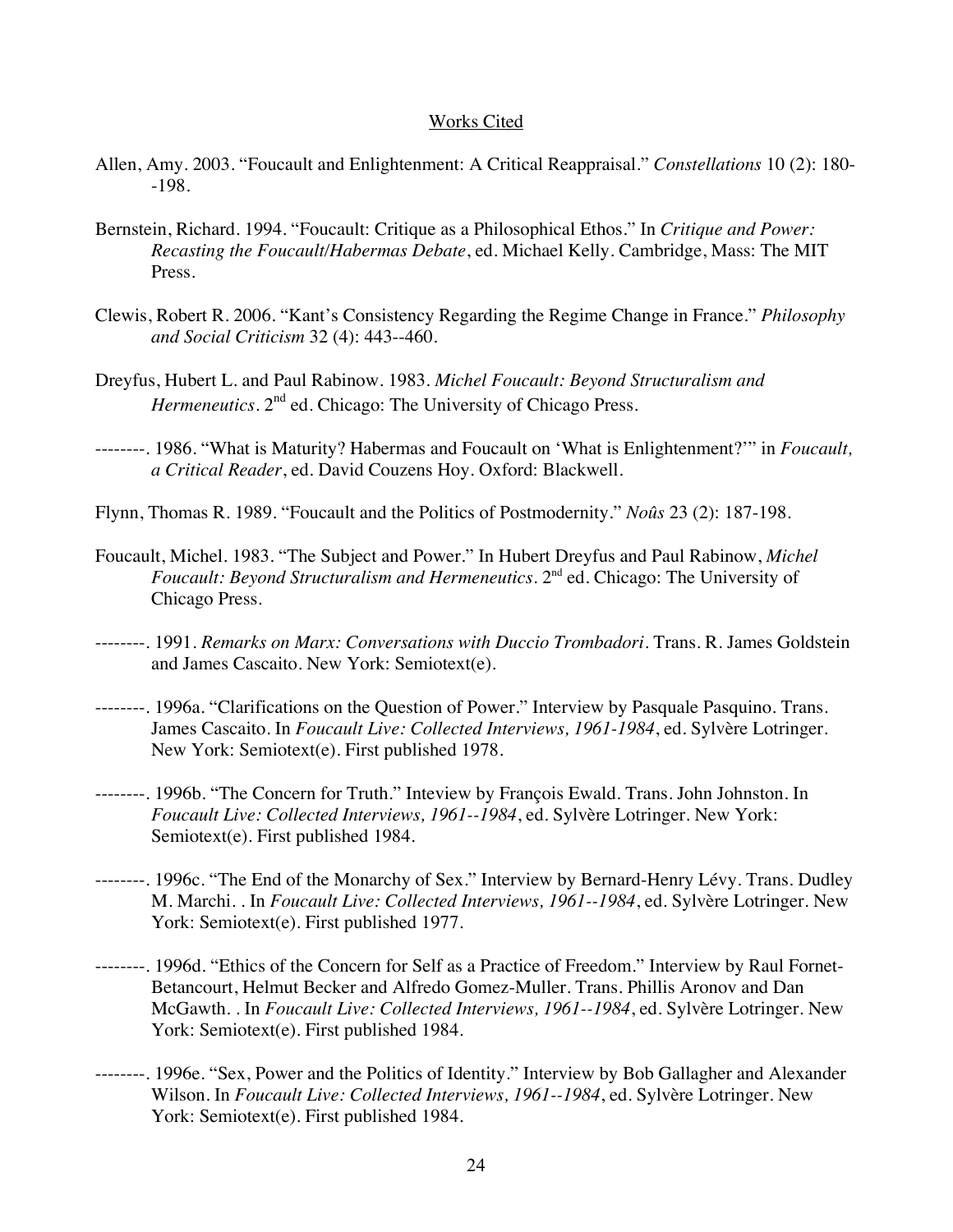- --------. 1996f. "Sexual Choice, Sexual Act." Interview by James O'Higgins. Trans. James O'Higgins. In *Foucault Live: Collected Interviews, 1961--1984*, ed. Sylvère Lotringer. New York: Semiotext(e). First published 1982.
- --------. 1996g. "Space, Knowledge and Power." Interview by Paul Rabinow. In *Foucault Live: Collected Interviews, 1961--1984*, ed. Sylvère Lotringer. New York: Semiotext(e). First published 1982.
- --------. 1997a. "What is Critique?" Trans. Lysa Hochroth. In *The Politics of Truth*, ed. Sylvère Lotringer. New York: Semiotext(e).
- --------. 1997b. "What is Enlightenment?" Trans. Catherine Porter. In *The Politics of Truth*, ed. Sylvère Lotringer. New York: Semiotext(e). This translation of Foucault's essay can also be found in *The Foucault Reader*, ed. Paul Rabinow. New York: Pantheon Books, 1984.
- --------. 1997c. "What is Revolution?" Trans. Lysa Hochroth. In *The Politics of Truth*, ed. Sylvère Lotringer. New York: Semiotext(e).
- --------. 1997d. "What our Present Is." Interview by André Berten. Trans. Lysa Hochroth. In *The Politics of Truth*, ed. Sylvère Lotringer. New York: Semiotext(e).
- Fraser, Nancy. 1989. "Foucault on Modern Power: Empirical Insights and Normative Confusions." In Nancy Fraser, *Unruly Practices: Power, Discourse and Gender in Contemporary Social Theory*. Minneapolis: University of Minnesota Press.
- Gordon, Colin. 1986. "Question, Ethos, Event: Foucault on Kant and Enlightenment." *Economy and Society* 15 (1): 71--87.
- Habermas, Jürgen. 1987. *The Philosophical Discourse of Modernity*. Cambridge, Mass: The MIT Press.
- ----------. 1989. "Taking Aim at the Heart of the Present: On Foucault's Lecture on Kant's *What is Enlightenment?*" In Jürgen Habermas, *The New Conservatism: Cultural Criticism and the Historical Debate*, ed. and trans. Shierry Weber Nicholsen. Cambridge, Mass: The MIT Press.
- Harpham, Geoffrey Galt. 1994. "So . . . What *Is* Enlightenment? An Inquisition into Modernity." *Critical Inquiry* 20 (Spring): 524--556.
- Hiley, David R. 1985. "Foucault and the Question of Enlightenment." *Philosophy and Social Criticism* 11 (1): 63--83.
- Kant, Immanuel. 1965. *Critique of Pure Reason*. Trans. Norman Kemp Smith. New York: St. Martin's Press.
- --------. 1979. *The Conflict of the Faculties*. Trans. Mary J. Gregor. New York: Abaris Books.
- --------. 1983a. "An Answer to the Question: What is Enlightenment?" In *Perpetual Peace and Other*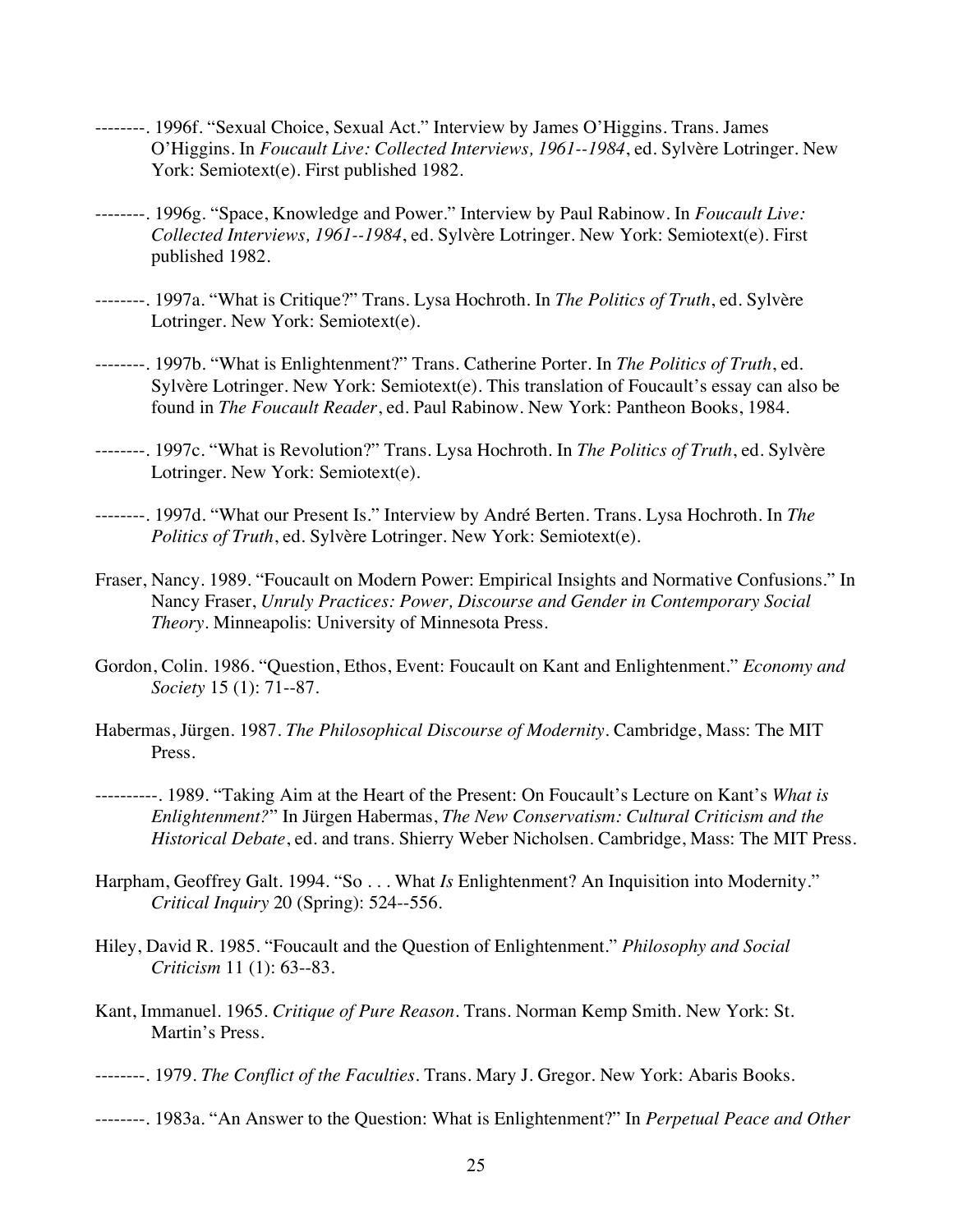*Essays on Politics, History and Morals*, trans. Ted Humphrey. Indianapolis, Indiana: Hackett Publishing Co.

- --------. 1983b. "Idea for a Universal History with a Cosmopolitan Intent." In *Perpetual Peace and Other Essays on Politics, History and Morals, trans. Ted Humphrey. Indianapolis, Indiana:* Hackett Publishing Co.
- --------. 1983c. "On the Proverb: That May be True in Theory, But is of No Practical Use." In *Perpetual Peace and Other Essays on Politics, History and Morals*, trans. Ted Humphrey. Indianapolis, Indiana: Hackett Publishing Co.
- --------. 1983d. "To Perpetual Peace: A Philosophical Sketch." In *Perpetual Peace and Other Essays on Politics, History and Morals*, trans. Ted Humphrey. Indianapolis, Indiana: Hackett Publishing Co.
- --------. 1991. *Kant: Political Writings*. 2nd ed. Ed. Hans Reiss. Trans. H.B. Nisbet. Cambridge: Cambridge University Press.
- McCarthy, Thomas. 1990. "The Critique of Impure Reason: Foucault and the Frankfurt School." *Political Theory* 18 (3): 437--469.
- Pryor, Benjamin S. 1998. "Counter-Remembering the Enlightenment." *Philosophy Today* 42 (Suppl.): 147--159.
- Rajchman, John. 1985. *Michel Foucault: The Freedom of Philosophy*. New York: Columbia University Press.
- Sawicki, Jana. 1991. *Disciplining Foucault: Feminism, Power and the Body*. New York and London: Routledge.
- Schmidt, James and Thomas E. Wartenberg. 1994. "Foucault's Enlightenment: Critique, Revolution, and the Fashioning of the Self." In *Critique and Power: Recasting the Foucault/Habermas Debate*, ed. Michael Kelly. Cambridge, Mass: The MIT Press.
- Scott, Charles E. 1991. "Foucault and the Question of Humanism." In *The Question of Humanism: Challenges and Possibilities*, ed. David Goicoechea, John Luik, and Tim Madigan. Buffalo, NY: Prometheus Books.
- Touey, Daniel. 1998. "Foucault's Apology." *Journal for the Theory of Social Behavior* 28 (1): 83-- 106.
- Wood, Allen. 2001. "Philosophy: Enlightenment Apology, Enlightenment Critique." In *What is Philosophy?*, ed. C.P. Ragland and Sarah Heidt. New Haven and London: Yale University Press.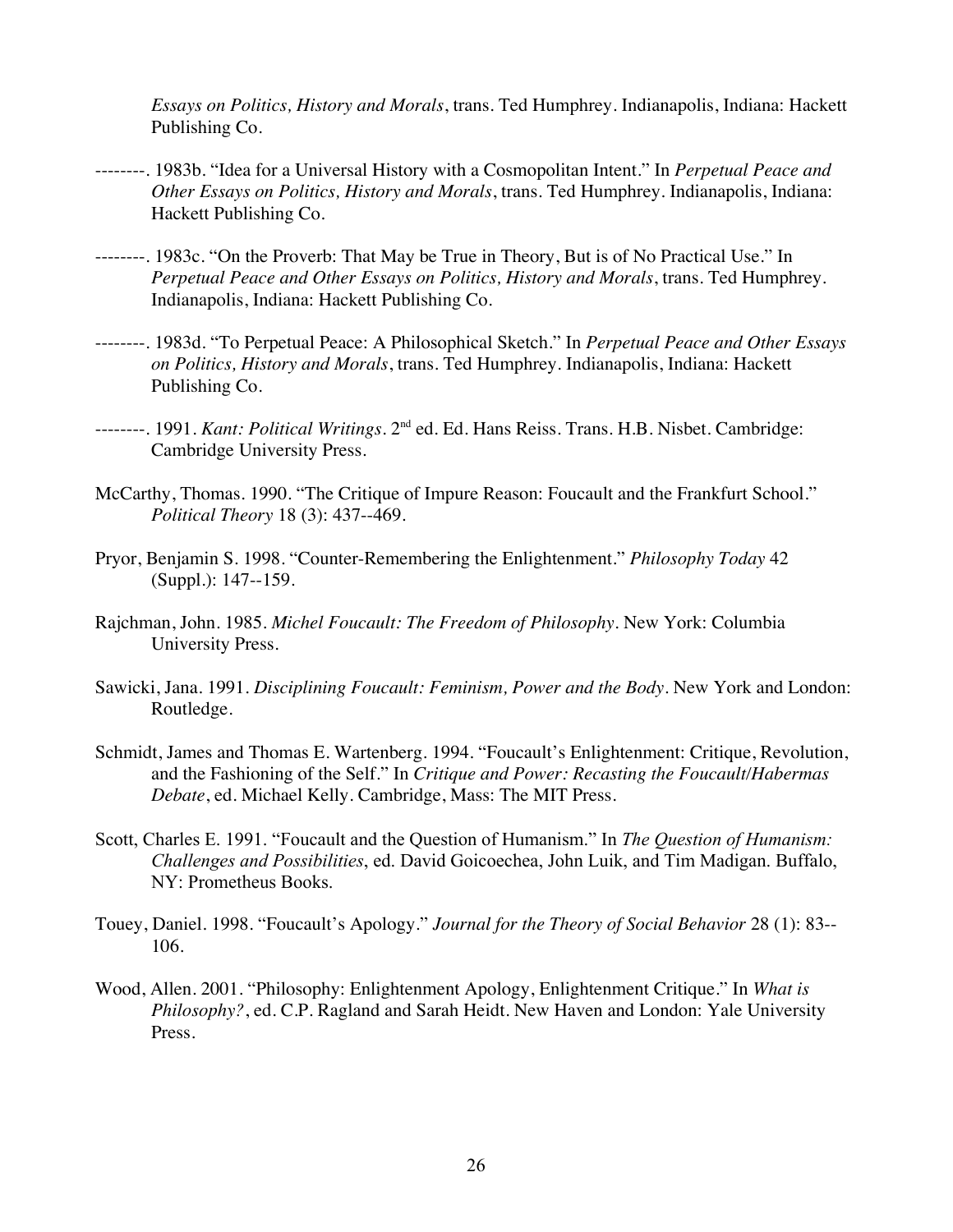### **Notes**

- 1. The lecture to which Schmidt and Wartenberg refer is the first lecture of Foucault's course at the Collège de France in 1983 (Foucault 1997c).
- 2. There have been numerous articles published in the last two decades expressing how strange it is that Foucault should publicly claim himself a Kantian, and attempting to determine why he might have done so. In addition to the works discussed below, see, e.g., Gordon (1986), Harpham (1994), Hiley (1985), Pryor (1998).
- 3. Where I refer to Foucault's later work on Kant, here and below, I am including Foucault (1997a, 1997b, 1997c, 1997d).
- 4. Similarly, Thomas McCarthy argues that in his later work Foucault undergoes a radical shift from views exhibited in his earlier work: from an early emphasis on the ubiquity of power and its subjection of individuals as 'subjects' to a late emphasis on an Enlightenment view of individuals as free, creative and autonomous in their resistance to power (McCarthy 1990, 463). The latter cannot be reconciled with the former, McCarthy argues.
- 5. Richard J. Bernstein considers whether Foucault's critics are making the problem of Foucault's relationship to normative standards out to be more than it needs to be, whether this problem arises only through 'imposing an alien grid or set of demands upon Foucault' (1994, 234). He argues that this is not the case; rather, the problem emerges 'from [Foucault's] *own* practice of critique,' because he fails to make clear 'the ethical-political perspective that informs [it]' (234). Consequently, according to Bernstein, Foucault leaves us with a body of work that 'forces us to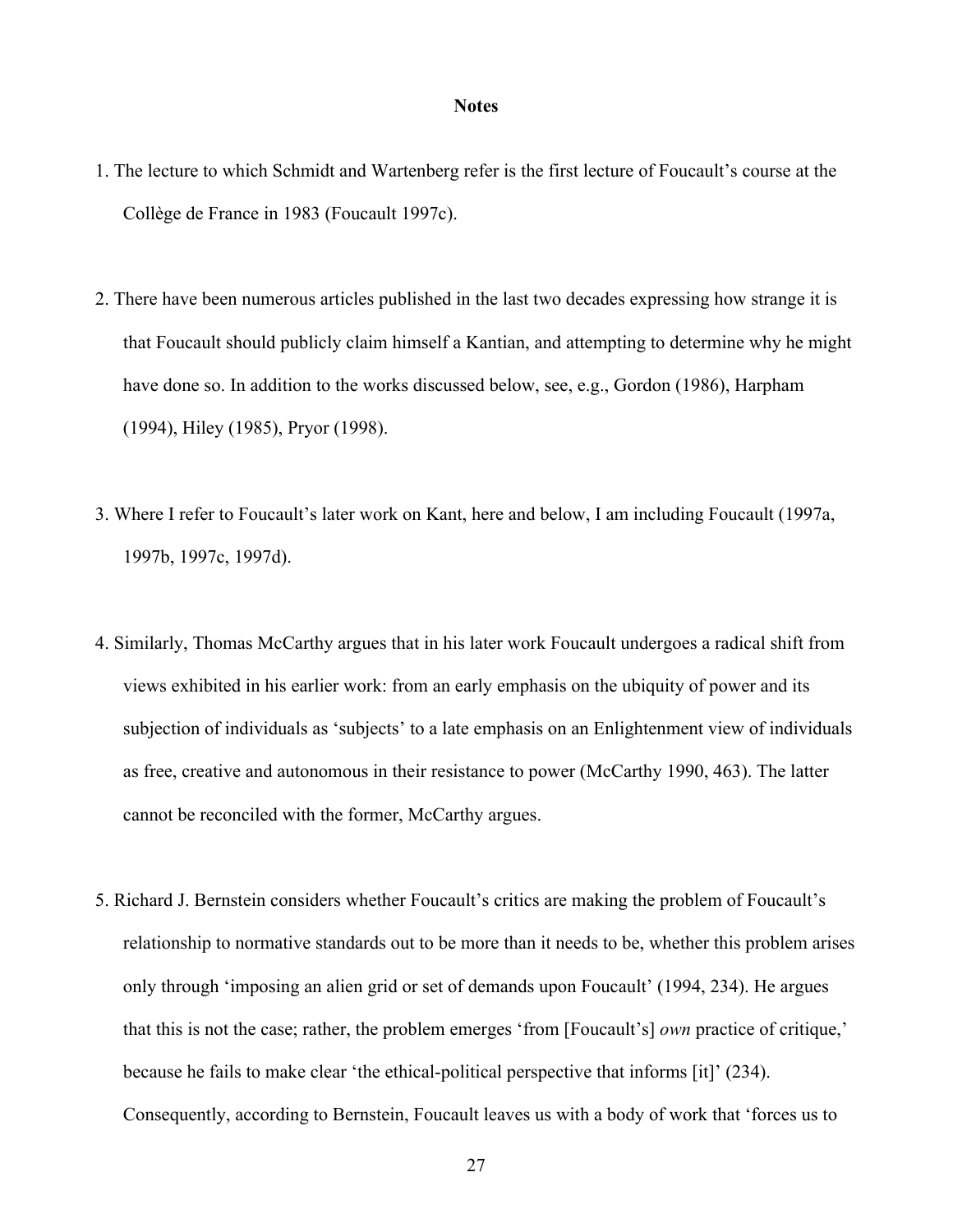raise questions and at the same time appears to deny us any means for effectively dealing with these questions' (234).

- As several commentators have argued (e.g., Touey (1998), Allen (2003)), and as I argue below, it seems clear that Foucault was trying to find a way to ground the process of questioning and evaluating without appealing to universal values that are valid outside history. Whether or not this is possible is another question; but I don't think that Foucault 'fail[ed] to see that what gets pushed out the front door is smuggled in through the back door,' as Bernstein argues (1994, 228). Rather, he seemed quite aware that the 'dangers' and 'problems' he raises are such from a perspective in the here and now. Specifically, as discussed further below, what counts as enough of a 'danger' to do something about has to be decided by those who choose whether or not to act - -- not by Foucault in his role as an intellectual.
- 6. Schmidt and Wartenberg argue that there are several ways in which Foucault had been concerned with Kant throughout his career, and that his turn towards Kant near the end of his life is not such a clean break as it may seem (1994, 303--307). Though in his early writings Foucault focused on the oppressive potential of the universal limits on reason and concepts of the self set by Enlightenment thought, in his later work, according to Schmidt and Wartenberg, Foucault began to emphasize the enabling power of such limits: 'Power always appears in two guises: it dominates, but it also enables' (305). In his writings on Kant later in life Foucault focused on the growth of capacities (such as the ability to create the self aesthetically) that the Enlightenment made possible, they argue.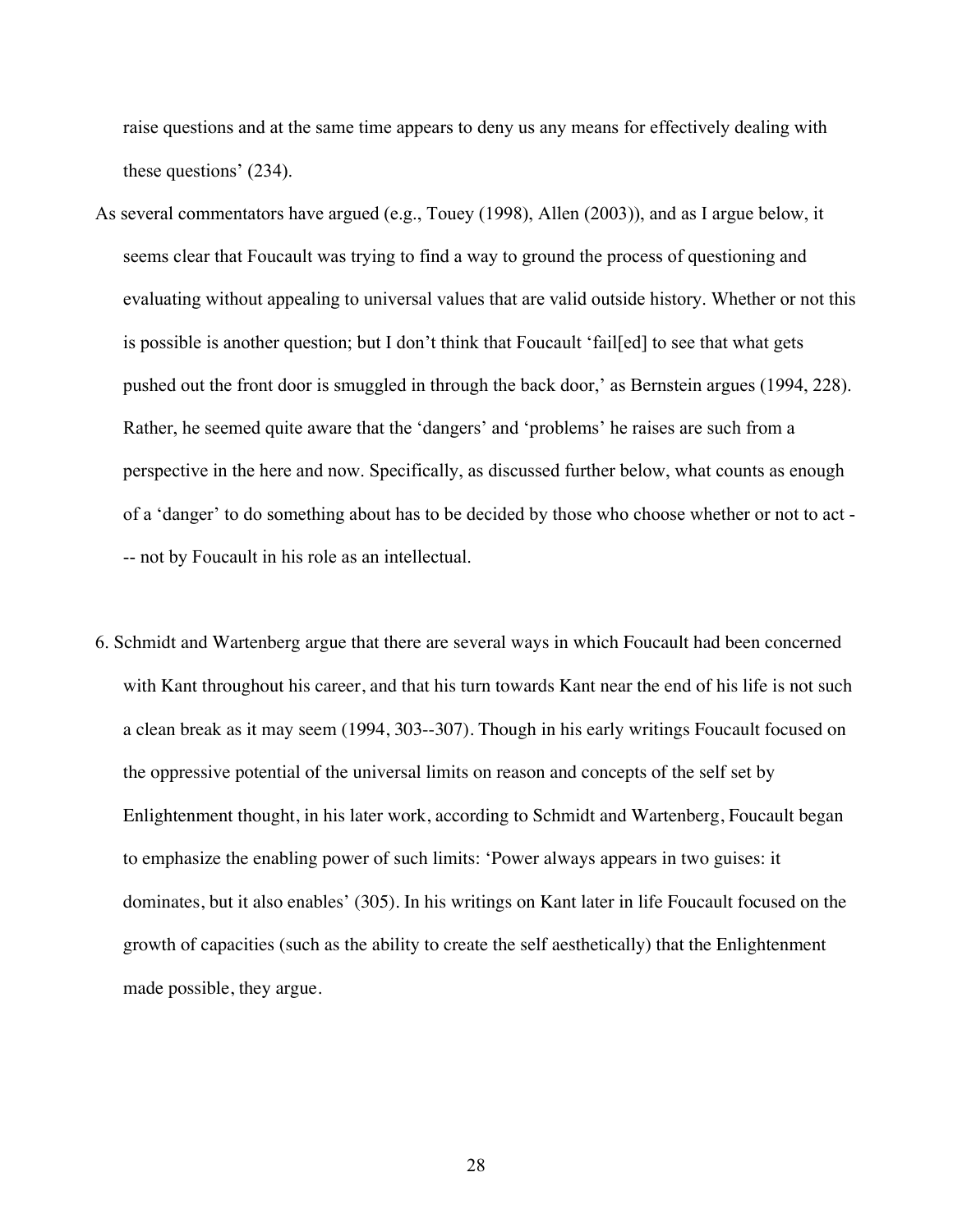- 7. Allen focuses on two of Foucault's 'early works' where he discusses Kant: his *thèse complémentaire* --- a translation of Kant's *Anthropology from a Pragmatic Point of View* along with an introduction to this text --- and *The Order of Things*.
- 8. Charles Scott argues similarly: 'Foucault's genealogical knowledge is . . . always in a position to critique, mock, parody, and ironize itself,' because '[i]t finds itself to be composed of the elements that it is also putting in question' (1991, 207). According to Scott, this kind of selfcritique may be effective in opening genealogical discourse to new ways of thinking, by 'releasing itself from the grip of its own concepts' (208), thereby allowing for 'its own overcoming' (211). Touey does not argue that Foucault managed to *successfully* recover the possibility of critique after rejecting the grounds Kant gave for it; rather, he suggests that the problem of critique is one we must still grapple with today. We would do well, according to Touey, to 'engage in a genealogy of our critical impulse, to try to discover its historical genesis' as part of this effort (1998, 102).
- 9. Richard Bernstein also describes Foucault's essay entitled "What is Enlightenment?" as an apology: 'It is, in the classical sense, an apologia, a succinct statement and defense of his own critical project. It is also an apologia in the sense that Foucault seeks to answer (at least obliquely) the objections of many of his critics' (1994, 211--212).
- 10. In the *Critique of Pure Reason*, for example, Kant puts reason to the task of discovering its own nature and boundaries, and argues that 'nature' has placed 'unalterable limits' on what it is possible for human reason to know (Kant 1965, B 295). 'All our knowledge falls within the bounds of possible experience,' Kant argues (B185), and because reason also has 'a natural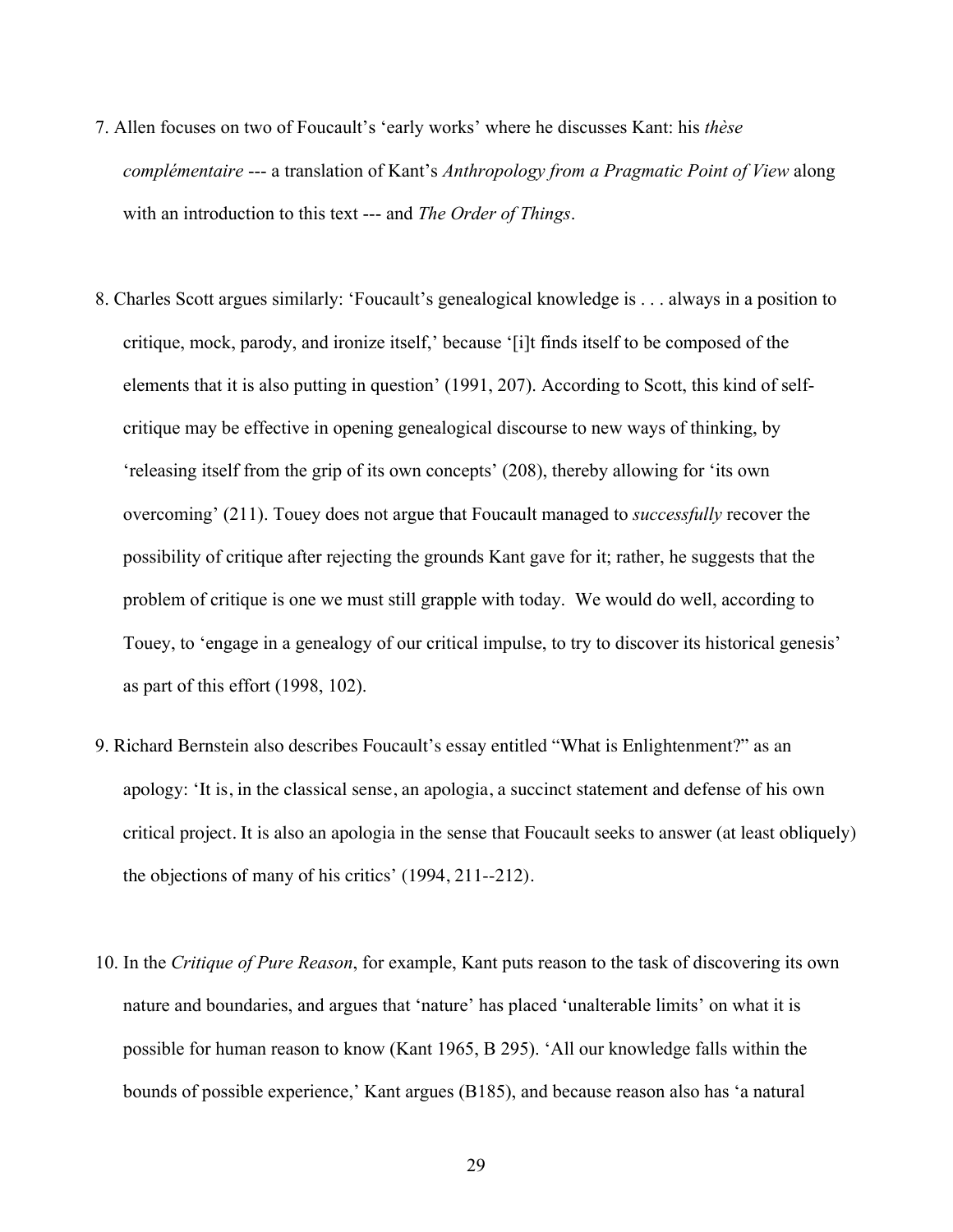tendency to transgress these limits' (B 670) it stands 'in need of a discipline, to restrain its tendency towards extension beyond the narrow limits of possible experience and to guard it against extravagance and error' (B 739). The first *Critique* itself serves to discipline reason by encouraging it to only claim knowledge within its limits, on the 'island' of truth beyond which lies 'a wide and stormy ocean, the native home of illusion' (B 294). Excursions onto this ocean are not impermissible for reason --- indeed, 'human reason has a natural tendency to transgress [the] limits' of its knowledge, venturing into the realm of 'transcendental ideas' (B 670) --- but if reason claims knowledge thereby, it is deluded. The 'transcendental ideas' that reason accesses outside the limits of knowledge serve other important purposes in regulating and directing thought (B 671--732).

- Reference to Kant's *Critique of Pure Reason* give the pagination numbers for the second edition (1787), listed as the 'B' edition, except where the text is included in only the first edition (1781), labeled as 'A.' The translation used is that by Normal Kemp Smith (Kant 1965).
- 11. Foucault claims that this essay by Kant marks 'the first time that a philosopher has connected in this way, closely and from the inside, the significance of his work with respect to knowledge, a reflection on history and particular analysis of the specific moment at which he is writing and because of which he is writing' (Foucault 1997b, 112). It may seem strange to claim that Kant viewed his own philosophical thought as arising out of his own place in history, given Kant's emphasis on *a priori*, universal and necessary truth in his critical work. It is possible, however, to argue that Kant's critical work was largely motivated by concerns specific to his historical situation, and that he himself recognized this to a certain degree --- not only in "What is Enlightenment?," but in the first *Critique* as well. In both of his prefaces to the *Critique of Pure Reason*, Kant motivates his project by reference to what is happening in the present field of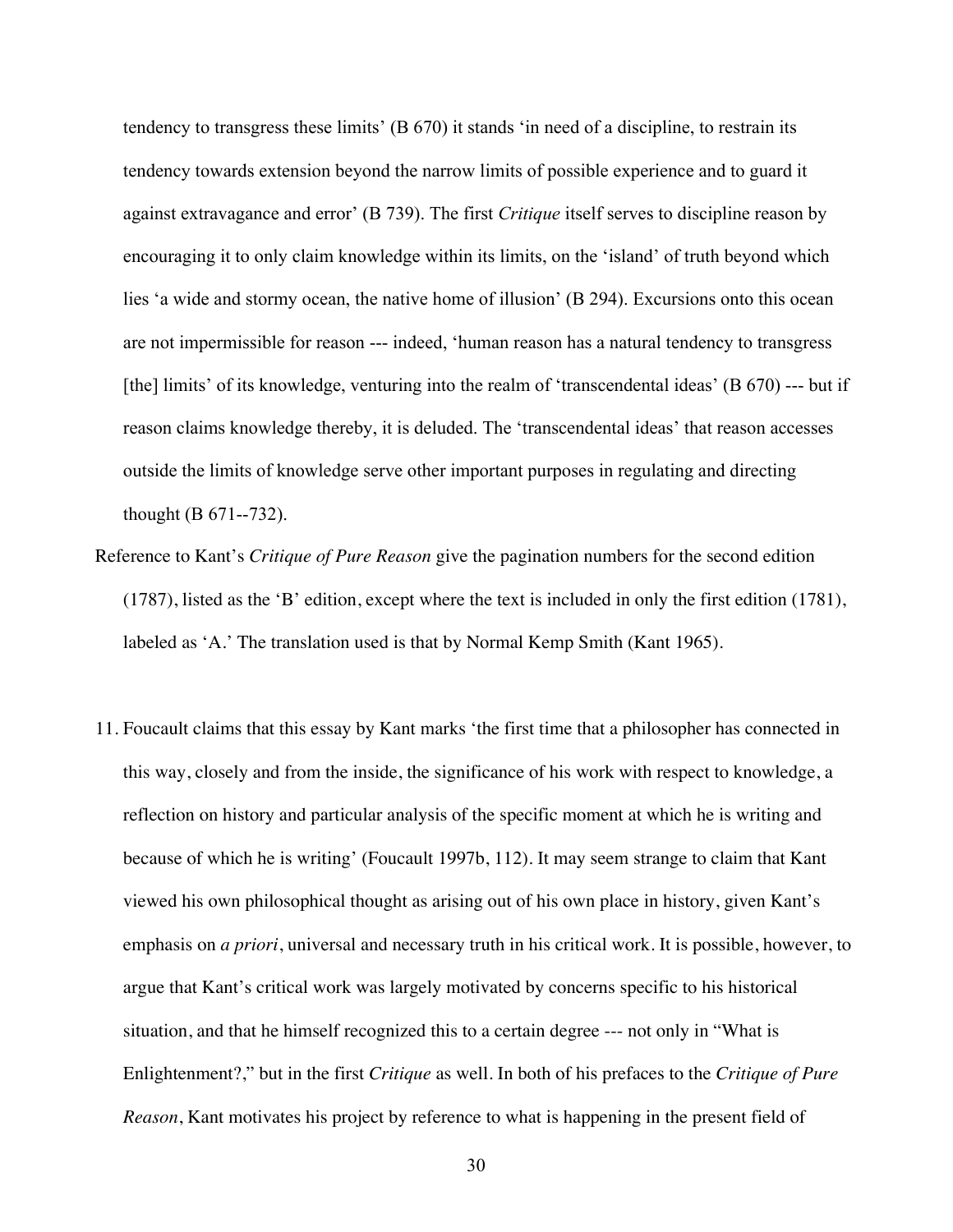metaphysics: unlike logic, mathematics and physics, metaphysics has not yet found itself on 'the sure road to science' (Kant 1965, B xv); rather, it finds itself to be a 'battle-field of ... endless controversies' (A viii). It is the purpose of the *Critique of Pure Reason* to find a way to quiet these disputes (if only by showing that they cannot ever be settled, and must be given up) and to show how metaphysics as a science is possible (A xii; B xxii). From such statements by Kant of what is driving the first *Critique*, and from what Foucault highlights in "*Was ist Aufklärung?*" (discussed further below), we can see how it is possible to argue that Kant at times recognizes how his thinking is at least motivated by what is happening in his own actuality, how he is responding to what seems at the moment to call for philosophical thought.

Still, I agree with Touey that Kant, unlike Foucault, 'privileg[ed] regions of thinking as immune' to the effects of history; '[h]istory clearly had no internal relationship to reason in Kant's view -- reason can be realized in history, but cannot itself have an historical structure' (Touey 1998, 101). Touey is right to say that ultimately, 'it would be a mistake to attribute to Kant an understanding of history that elevated it to the same level as reason, or allowed for a mutually constitutive relationship between them' (101). If this is what Foucault's reading of Kant in "*Was ist Aufklärung?*" implies, I think it is mistaken. Yet we can still recognize some ways in which Kant's work responds to and is meant to have effects in his own present, even if reason, for Kant, can operate entirely outside of history.

12. Focusing on the 'call to courage' Kant gives to his audience, a kind of call to action, Foucault points out that '[o]ne should not forget that [this text] was a newspaper article. . . . It is very interesting to see from what point on philosophers intervene in newspapers in order to say something that is for them philosophically interesting and which, nevertheless, is inscribed in a certain relationship to the public which they intend to mobilize' (Foucault 1997a, 33--34).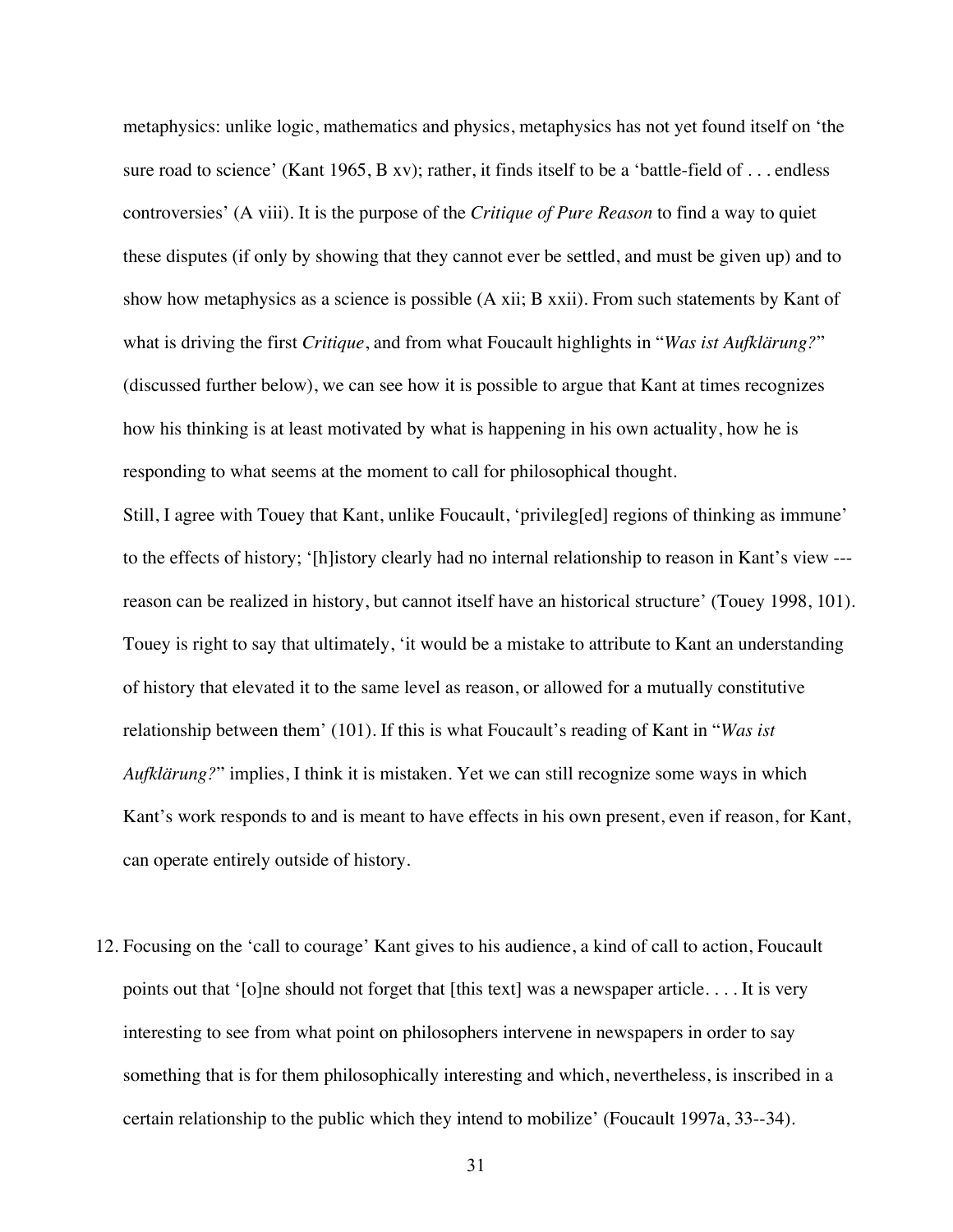Foucault is here emphasizing that in this text Kant is not simply explaining a philosophical point to other philosophers, or disseminating truth for the sake of knowledge alone, but is putting himself in a position to try to 'mobilize' the public to action. While he was certainly interested in philosophical understanding for its own sake, Kant was also undeniably concerned with the Enlightenment project of promoting social and political freedom, as well as peace. See, e.g., the various texts by Kant collected in *Perpetual Peace and Other Essays on Politics, History and Morals*, trans. Ted Humphrey (Indianapolis: Hackett, 1983).

- 13. Of course, Kant famously insists that individuals must be allowed to use their own reason *only* in a public sense, when they are speaking or writing 'before the entire literate world' (Kant 1983a, 42). When one is operating within one's particular social role, fulfilling the duties of 'a civic post or office that has been entrusted to him,' one is using reason in a 'private' sense, and must still follow the rules attached to the post and the guidance of authorities (42). In one's role as a citizen speaking to other citizens, however, outside of one's official duties, one must be allowed to freely express one's views. Kant valued freedom of reason in the sense of 'freedom of the pen,' which he thought should be as wide as possible, including criticisms of the government: 'regarding whatever in the ruler's decrees seem to wrong the commonwealth, the citizen must retain the authority to make his opinions publicly known, and this authority must receive the ruler's approval' (Kant 1983c, 82).
- 14. Still, though Kant found something in the desire for revolution that revealed a ongoing process of enlightenment, he refused to allow for actual rebellion and revolution of the people against their ruling authorities, even if they are being governed unjustly. The people never have 'coercive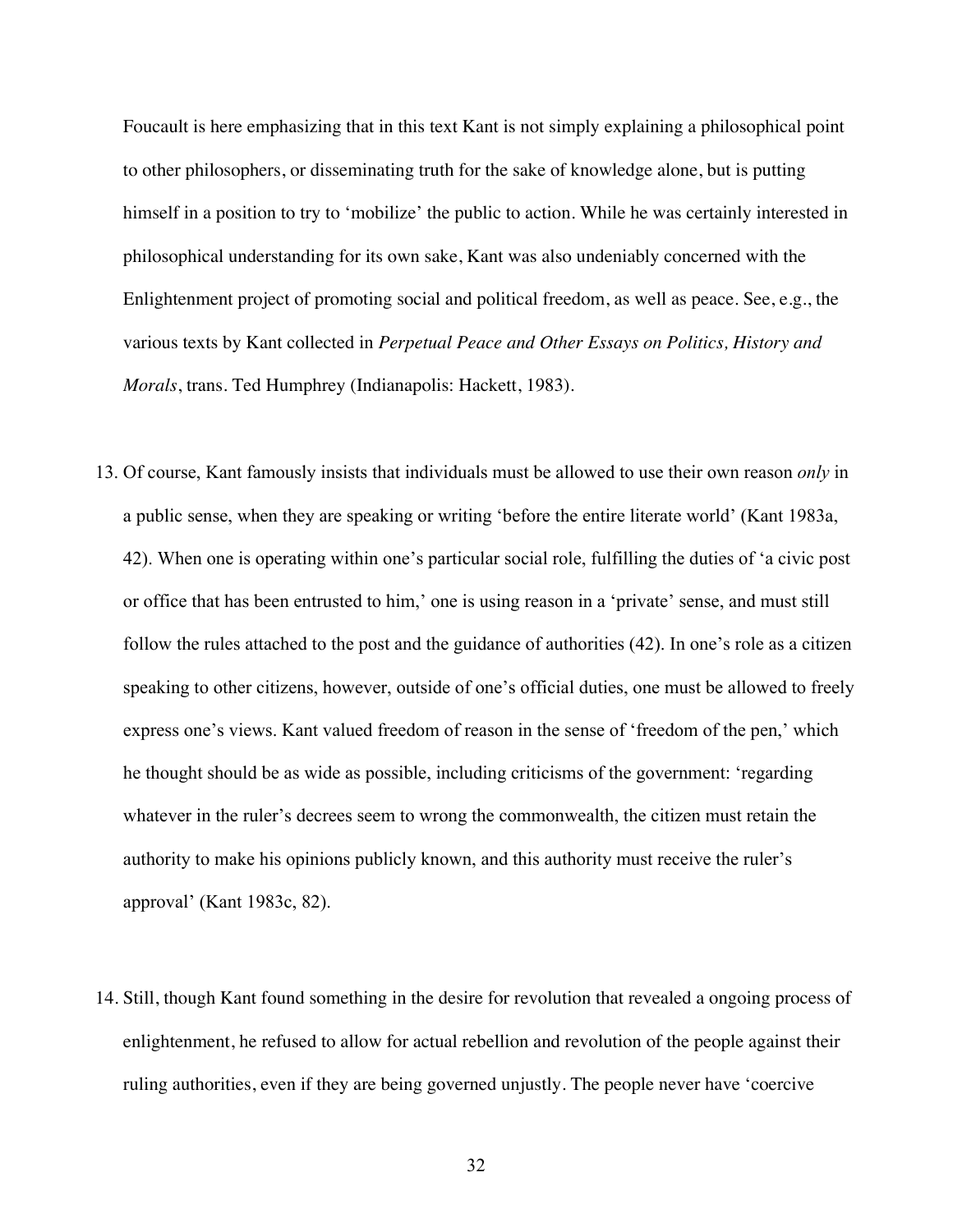rights' against their rulers that would allow for a justified rebellion (Kant 1983c, 82). Kant's reasoning for this injunction is in part that it would not be possible to turn the right of rebellion into a universal law, since to do so would be to 'introduce a state of complete lawlessness, where at the least all right would lose its sanction' (81), and to 'destroy all civil constitutions, thus annihilating the only state in which men can possess rights' (79). Possession of rights and freedoms requires a state of coercive power to preserve them from encroachment; and a maxim that allowed the people the right to rebel against their governmental leaders would undermine the very authority that allows for the existence of rights within the commonwealth in the first place. Kant also justifies his prohibition against rebellion by the requirement of publicity in one's maxims. He calls the following 'the *transcendental formula* of public right': 'All actions that affect the rights of other men are wrong if their maxim is not consistent with publicity' (Kant 1983d, 135). In other words, 'if my maxim cannot be *openly divulged* without at the same time defeating my own intention, i.e., must be kept *secret* for it to succeed, or if I cannot *publicly acknowledge* it without thereby inevitably arousing everyone's opposition to my plan,' then my maxim goes against the right, i.e., is unjust (135). Since rebellion against a state leader would have to be kept secret in order to succeed, it does not fulfill the requirement of possible publicity and is therefore unjust. Thus, Kant's appeal to the enthusiasm for revolution as a means of encouraging change towards further enlightenment is not a matter of encouraging actual revolution itself (at least if it involves maxims that cannot be universalized). For a clear and well-argued case that Kant's praise of spectators' enthusiasm for revolution is consistent with his criticism of actors' engagement in revolution, see Clewis (2006).

15. Foucault connects the 'modern attitude' not only to a relationship with the present, but also, through his discussion of Baudelaire, to a relationship with oneself: 'Modern man, for Baudelaire,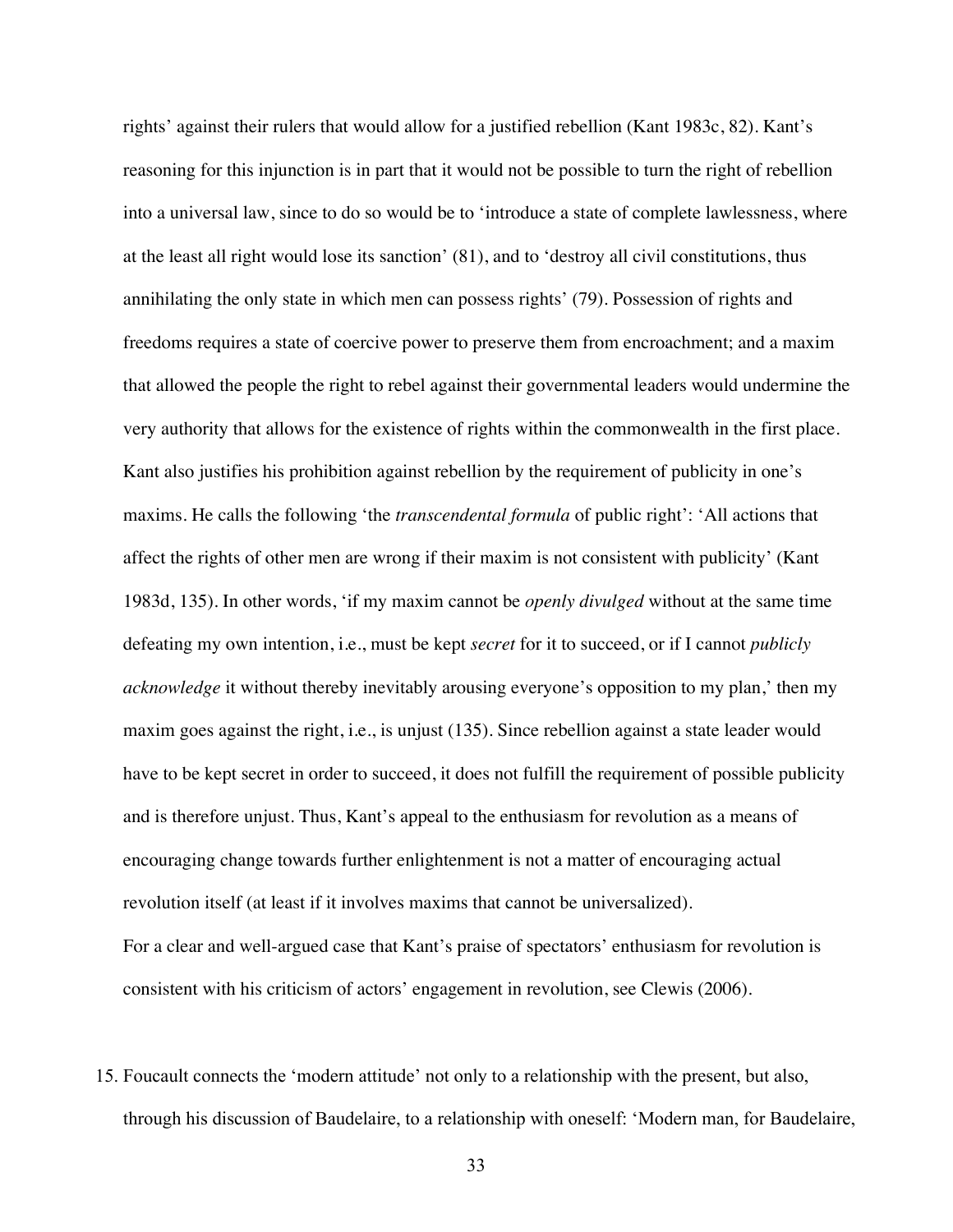is not the man who goes off to discover himself, his secrets and his hidden truth; he is the man who tries to invent himself. This modernity does not 'liberate man in his own being'; it compels him to face the task of producing himself' (Foucault 1997b, 118). Here Foucault links his later work on the aesthetic creation of the self, on ethics as care of the self, to the Enlightenment, thus indicating that his genealogical work and his later emphasis on care of the self both have Enlightenment roots.

- 16. E.g, if individuals insist on thinking 'lawlessly,' each with their own rules, eventually the moral authority of reason gives way to libertinism, and 'at this point, the authorities intervene to ensure that civil affairs are not themselves plunged into complete disorder' (Kant 1991, 249).
- 17. This points to another way in which Foucault's work is similar to that of Kant: as Allen and Touey both argue, Foucault, like Kant, analyzes the possibility and limits of knowledge, moral values, and subjectivity (among other things) (Allen 2003, 191--192; Touey 1998, 98). As Foucault puts it, Kant attempted to 'desubjugate the subject' through his critique of reason, so that Enlightenment as the autonomous use of reason could be possible; and in so doing, he 'set forth critique's primordial responsibility, to know knowledge' (Foucault 1997a, 36). Arguably, 'knowing knowledge,' its conditions of possibility and its limits, for the sake of 'desubjugating the subject' is precisely what Foucault is up to in much of his own critical work. Of course, Foucault is not focused on finding limits to knowledge that reason must hold to for the sake of autonomy, but rather those that can be transgressed for this purpose. Still, the goals of 'knowing knowledge' for the sake of 'desubjugation' are similar, even if the methods differ significantly.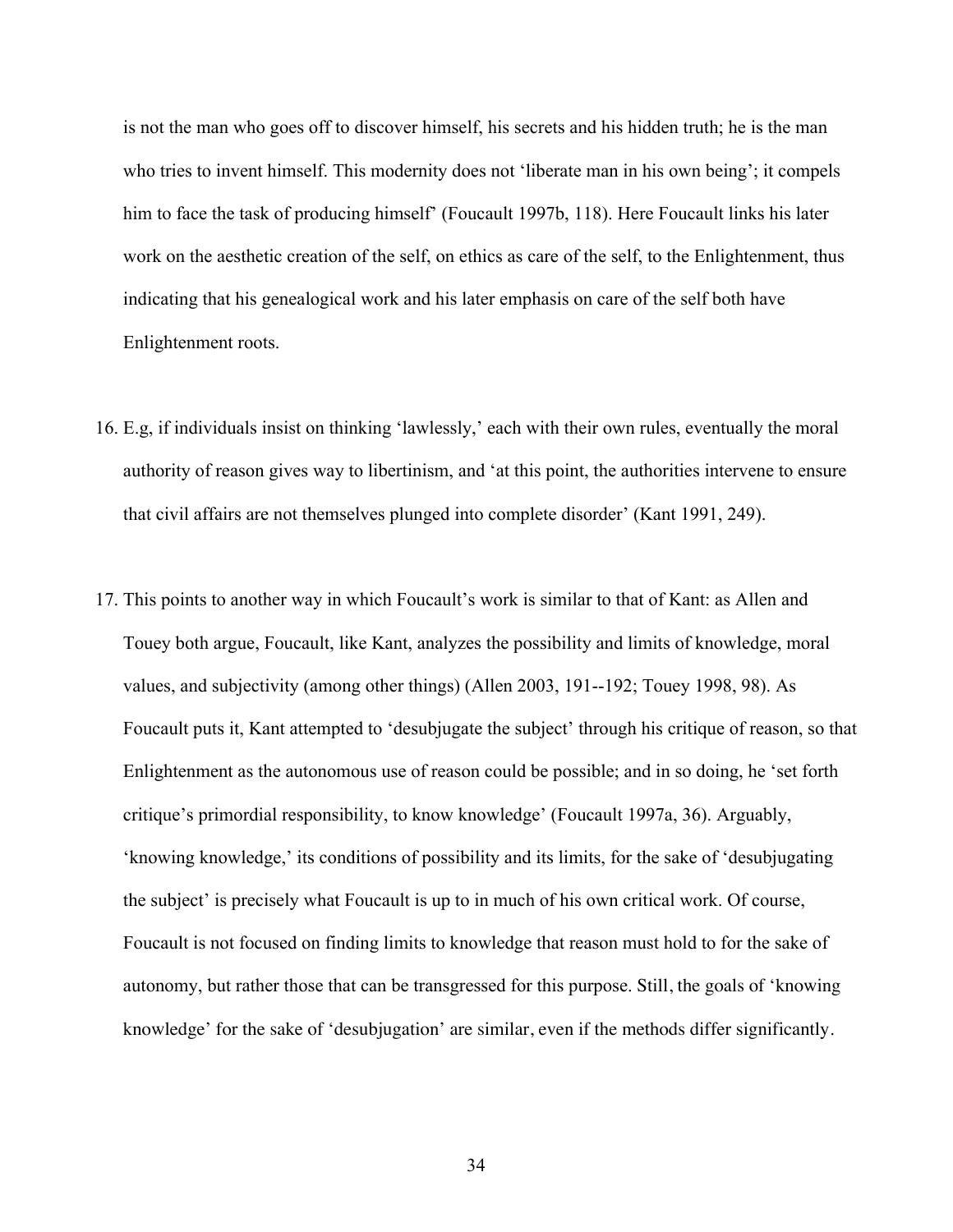- 18. Foucault claims it was always more prevalent in Germany than in France in the  $19<sup>th</sup>$  and  $20<sup>th</sup>$ centuries: 'from the Hegelian Left to the Frankfurt School' (Foucault 1997a, 38) there has been a recognition and critique of the relationships between reason and power that did not become a focus in France until the latter part of the  $20<sup>th</sup>$  century.
- 19. Foucault explicitly argues that the critique of the present in which he is engaged (and which he claims to get from Kant) is a means of practicing freedom by engaging in and encouraging transgression of limits: such a critique is a 'historico-practical test of the limits that we may go beyond, and thus as work carried out by ourselves upon ourselves as free beings' (Foucault 1997c, 127). The freedom to which Foucault refers is something that is 'practiced,' something that one *does*: 'Liberty is a practice. . . . 'liberty' is what must be exercised' (Foucault 1996g, 339). For Foucault, practicing freedom has to do with taking stock of limits and working to transgress or transform them. In an interview, Foucault clearly links the notion of liberty as a practice to that of transforming limits: 'the important question . . . is not whether a culture without restraints is possible or even desirable but whether the system of constraints in which a society functions leaves individuals the liberty to transform the system. . . . [A] system of constraint becomes truly intolerable when the individuals who are affected by it don't have the means of modifying it' (Foucault 1996f, 327). Similarly, Foucault argues that 'practices of freedom do not exist . . . or are extremely constrained and limited' under a 'state of domination,' where 'an individual or social group succeeds in blocking a field of power relations, immobilizing them and preventing any reversibility of movement by economic, political or military means' (Foucault 1996d, 434).

John Rajchman argues that for Foucault, 'our real freedom does not consist either in telling our true stories and finding our place within some tradition or ethical code, in completely determining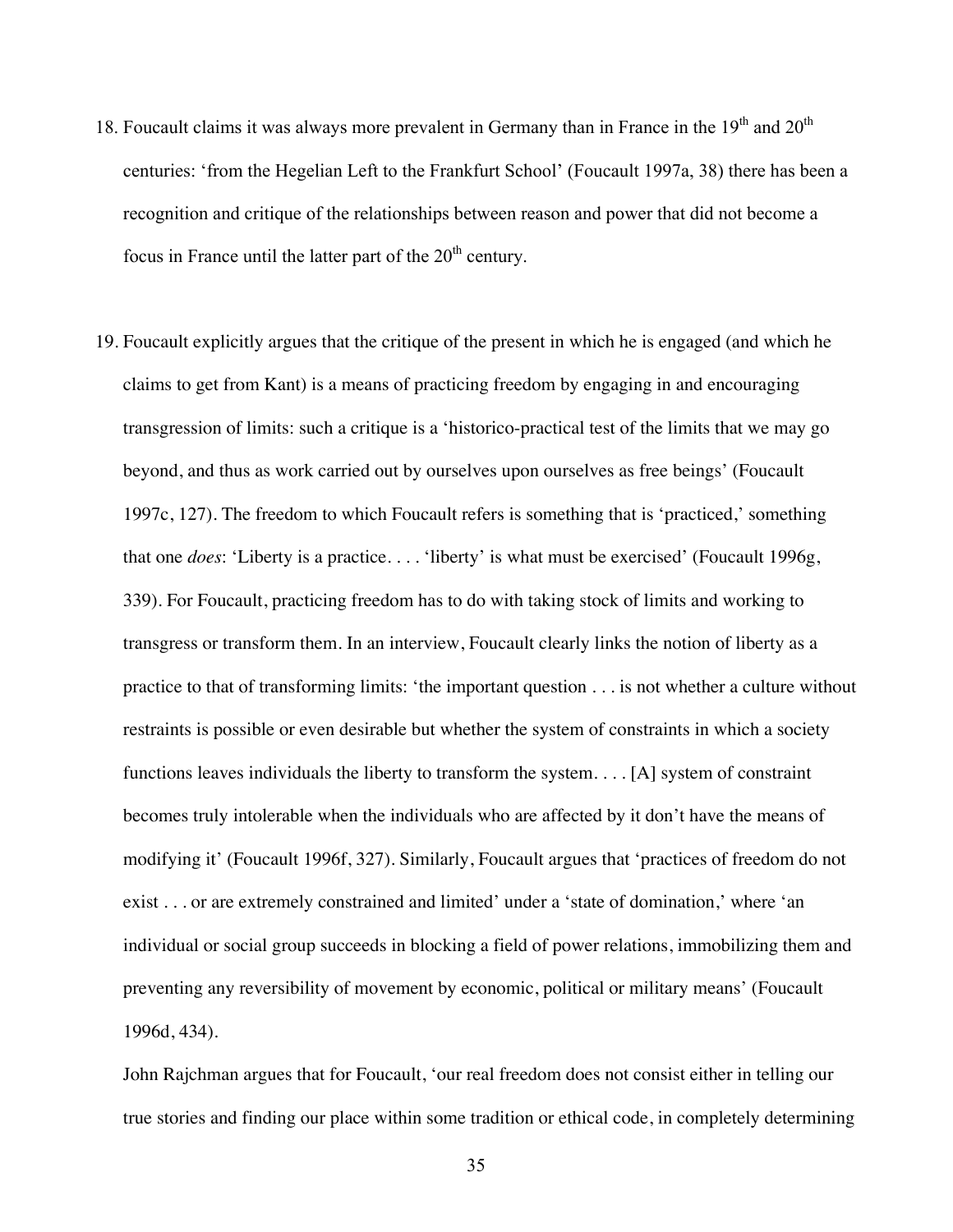our actions in accordance with universal principles . . . . We are, on the contrary, "really" free because we can identify and change those procedures or forms through which our stories become true, because we can question and modify those systems which make (only) particular kinds of action possible, and because there is no "authentic" self-relation we must conform to' (1985, 122). For Rajchman, Foucauldian freedom consists in 'noncompliance in concrete situations of power' (93).

- 20. Kant makes this statement in regard to the question of how far humanity might be able to progress towards certain ideals of perfection, such as the development of a civil society in which each member is both subject and sovereign, and in which each has as much freedom as is compatible with an equal freedom of the others. Kant states that we ought not to specify exactly how close we can get to perfection in ideals such as this, since 'the issue depends on freedom;' and whenever we specify limits, our freedom allows us to go beyond these --- further than we might have guessed when stating the limits to how far we can get towards our ideals (Kant 1965, B 371- -374).
- 21. According to Thomas Flynn, Foucault takes on the critical task of pointing out dangers in the present that appear to be dangers in the present *to his audience*: 'Historico-practical *critique* . . . is both revelatory (factual) *and* condemnatory (evaluative) in the sense that rhetorically it appeals to a set of values and beliefs that its audience presumably shares, namely, freedom-autonomy, but of whose endangerment it is unaware' (1989, 196--197). The situatedness of Foucault's critique means he does not have to provide any sort of transcendent, universal reasons for it: 'Foucault neither offers nor seeks foundations beyond the presumed commitment of his audience to freedom-autonomy' (197).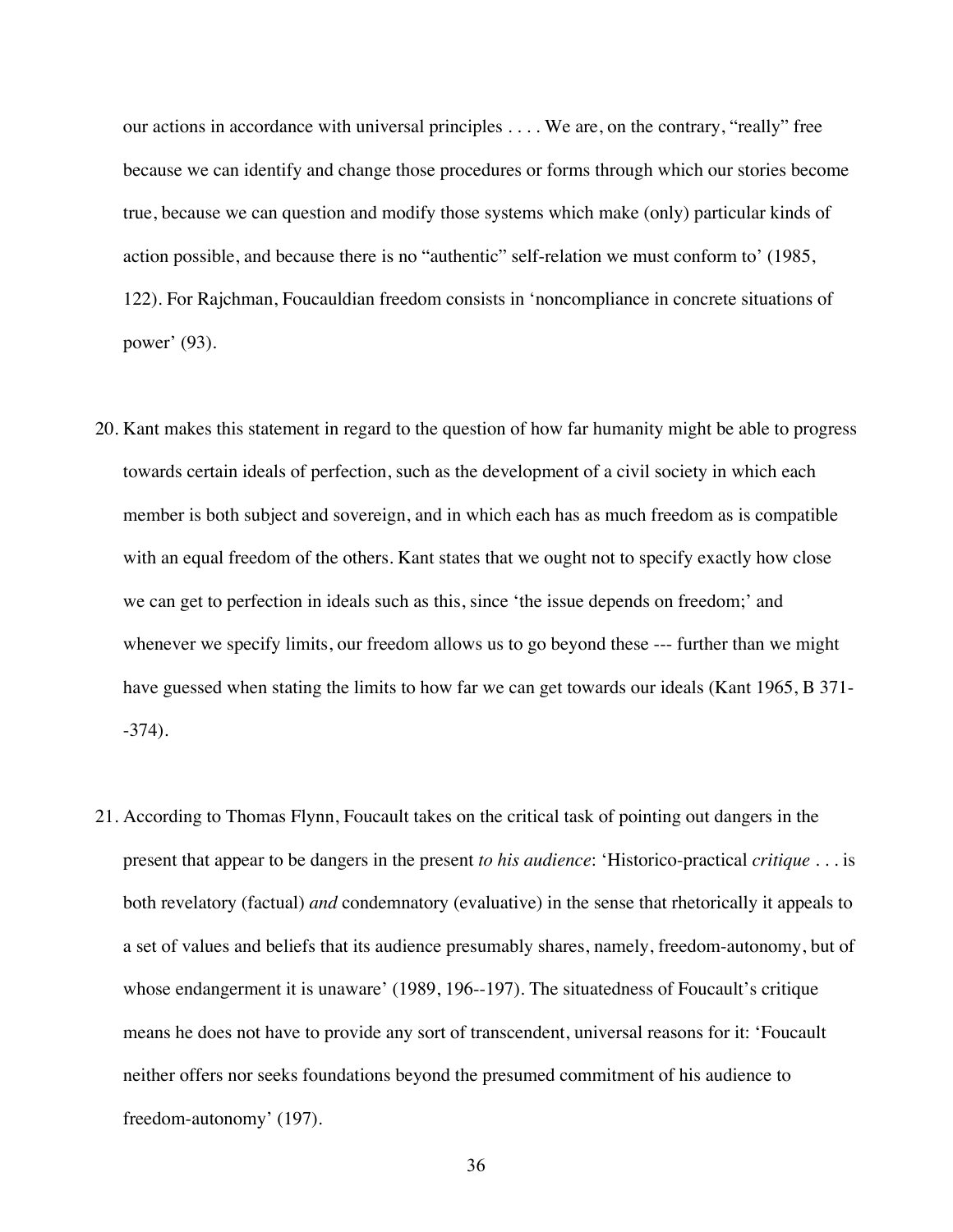- 22. As Hubert Dreyfus and Paul Rabinow argue, in his genealogical work Foucault does not place himself in the position of 'detached spectator' of the present (1983, 103), because for him, 'there can be no such ahistorical thinker exercising the 'intellectual's privilege' and no such pure discourse' (96). Instead, Foucault 'thematizes the fact that he himself --- like any other investigator --- is involved in, and to a large extent produced by, the social practices he is studying' (103). His criticisms are offered from the position of someone who is involved in that which is under question, but who also 'distances himself from it' (124).
- 23. Jana Sawicki also makes this point: 'In the absence of alternatives to present principles and values governing political struggle, we must continue to appeal to the standards of rationality and justice that are available to us within the specific contexts in which we find ourselves. . . . In other words, appeals to rights, liberties, and justice (and struggles over how to interpret these principles) are not denied to us. These are the only sorts of appeals that make sense to us right now' (1991, 100--101).
- 24. Foucault said something similar a number of years earlier as well. In an interview first published in 1977, Foucault describes what he sees as a change in philosophy since the  $19<sup>th</sup>$  century (though he also claims this is a very 'naïve' picture): 'the question of philosophy has been for a long time: "In this world where all perishes, what doesn't pass away? Where are we, we who must die, in relation to that which doesn't?" It seems to me that, since the  $19<sup>th</sup>$  century, philosophy has not ceased asking itself the same question: "What is happening right now, and what are we, we who are perhaps nothing more than what is happening at this moment?" Philosophy's question is the